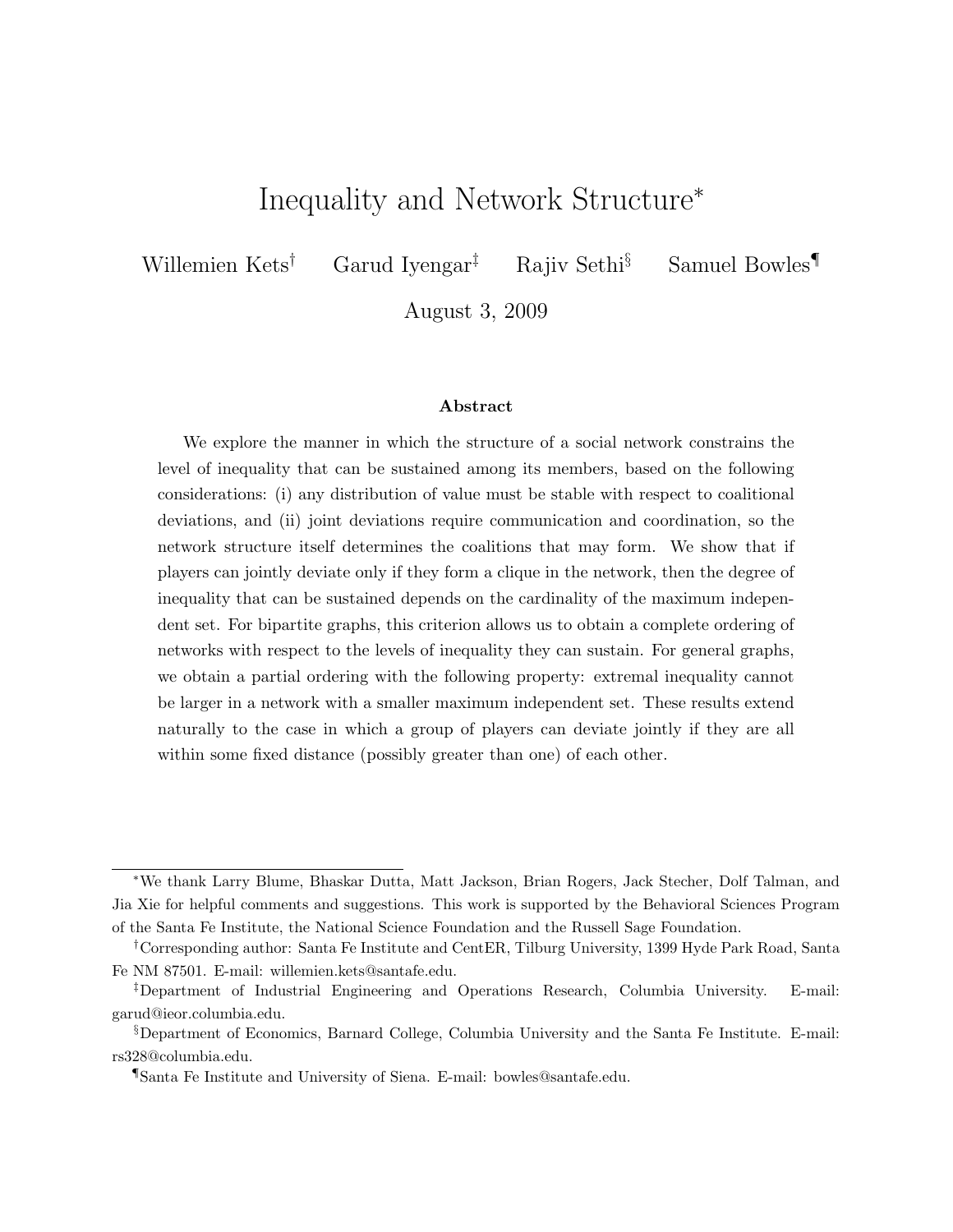### 1 Introduction

In 494 BCE, the *plebs* of the Roman Republic, seeking relief from judicial harassment, indebtedness and poverty, left Rome en masse and threatened to settle permanently outside its walls, as a result extracting major concessions from the Roman patricians (Livy, 1960). Plantation owners in Hawaii a century ago expressly hired workers who spoke different native languages to ensure that communication among them would be limited, thus discouraging labor action (Takaki, 1983). U.S. employer efforts in the 1930s to build firm loyalty by sponsoring social activities led to stronger bonds between workers that they could use to mobilize their collective power and form effective unions (Estlund, 2003). And geographically dispersed outsourcing by firms over the past decade has been profitable not only because of efficiency gains, but also because it limits the opportunities for suppliers to communicate and coordinate their actions.

A recurrent theme in these examples is the central role of coalitional deviations in determining the distribution of income. This motivates us to explore formally the manner in which the structure of a social network constrains the level of inequality that can be sustained among its members. Specifically, we develop a model of inequality on networks based on the following considerations: (i) any distribution of value must be stable with respect to coalitional deviations, and (ii) the set of feasible coalitions is itself constrained by the requirement that only groups of players that are mutually connected can jointly deviate. That is, we allow for deviations only by groups of individuals who form a clique in the network. A payoff distribution is said to be stable if there is no clique that can profitably deviate. The main research question is then the following: What is the relationship between the structure of the network and the maximum level of stable inequality?

To compare payoff distributions in terms of their level of inequality, we adopt the standard criterion of Lorenz dominance and define a value distribution to be extremal if it is stable with respect to clique deviations and does not Lorenz dominate any other stable distribution. Note that since Lorenz dominance provides only a partial ordering of value distributions, the extremal distribution for any given network may not be unique, and extremal distributions for different networks may be incomparable.

Our main contribution is to establish a connection between extremal inequality on a network and the cardinality of its maximum independent set.<sup>1</sup> This connection is especially

<sup>1</sup>An independent set in a network is a set of vertices such that no pair of vertices in the set are connected to each other. An independent set is maximum if there is no independent set with greater cardinality. Even though a network may have multiple maximum independent sets, they must (by definition) all have the same cardinality.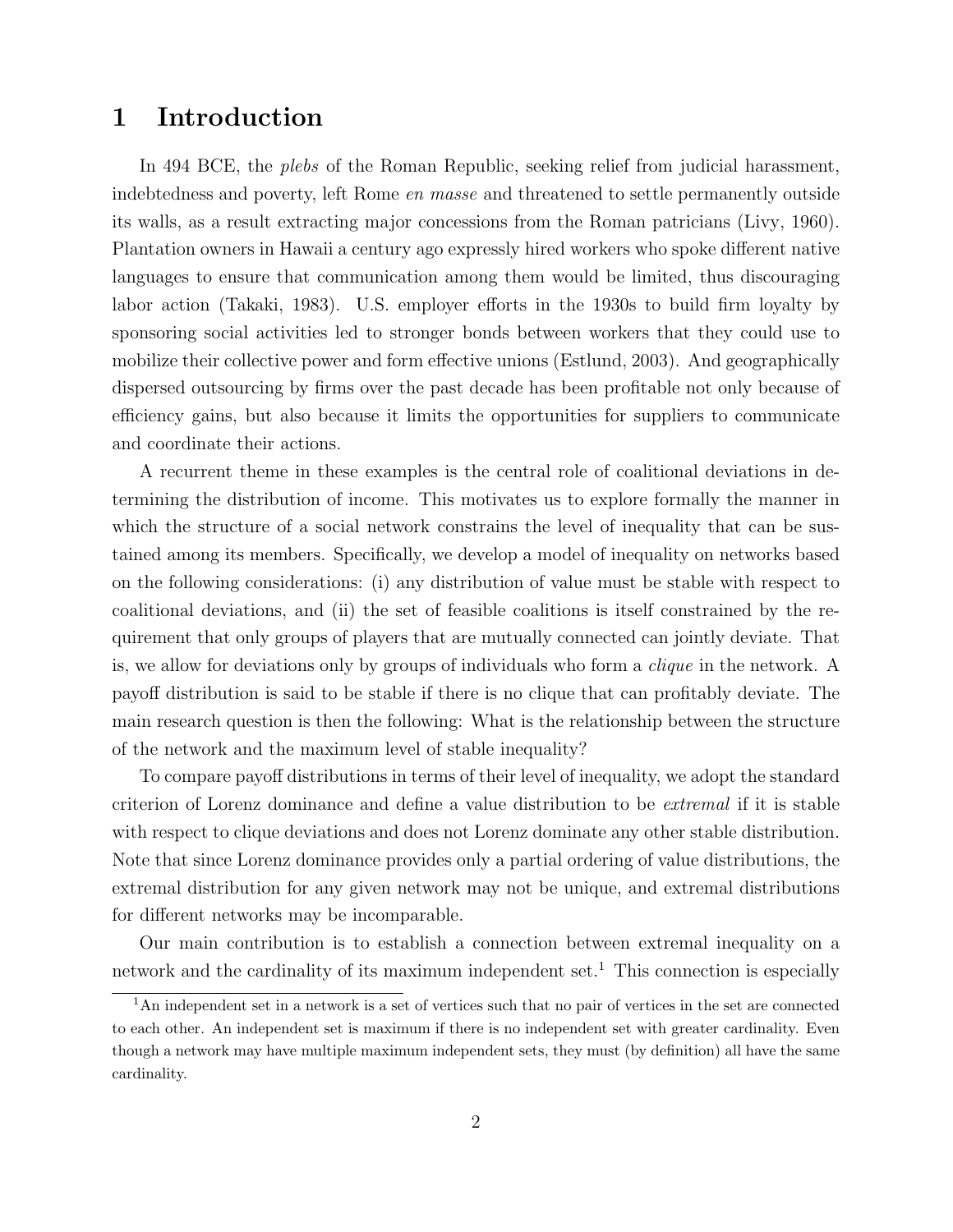strong in the special case of bipartite networks, which have unique extremal distributions and can be completely ordered; we show that bipartite networks with larger maximum independent sets can sustain greater levels of extremal inequality. For general graphs with arbitrary clique sizes, a weaker result holds: for any two networks, extremal inequality cannot be greater in the one with the smaller maximum independent set.<sup>2</sup> Since the size of the maximum independent set is a proxy for the sparseness of a network, this means that inequality will be limited in dense networks.

Our framework can be easily extended to include the case in which players can jointly deviate if they are all within distance  $k$  of each other (the case of clique deviations corresponds to  $k = 1$ ). We explore the manner in which extremal inequality changes as k is varied. Although inequality (weakly) declines as k increases, it can do so at different rates in different networks. As a result, the ranking of networks by the extent of extremal inequality is not invariant in k.

A number of recent papers have explored the determinants of inequality in equilibrium networks (see Section 2 for details). In these papers, an agent's central position confers the ability to gain larger shares of the surplus, the intuition being that essential intermediaries can extract rents through their control of flows between players that are not otherwise connected. These "middleman" models are implicitly based on the idea that competition reduces inequality, and monopoly increases it. The centrality measures thus explain distributional advantage by analyzing how well connected the rich are. While these intuitions are undoubtedly correct in many settings, our model stresses another dimension that influences inequality: the inability of the poor to form viable coalitions. Intuitively, if the network is dense, inequality will be hard to sustain as disadvantaged players can communicate and coordinate on joint actions. Conversely, if the network is sparse, peripheral players can more readily be exploited. Hence, in our approach, inequality is sustained not by the well-connectedness of the rich, but by the isolation of the poor.

### 2 Related literature

The idea that network structure influences the allocation of value was initially proposed in a seminal paper by Myerson (1977), who assumed that a coalition of individuals could generate value if and only if they were all connected to each other along some path that

<sup>&</sup>lt;sup>2</sup>Interestingly, Bramoullé and Kranton (2007) find that independent sets play a central role in an entirely different context: the private provision of local public goods in a noncooperative setting; also see Corbo, Calvó-Armengol, and Parkes (2007).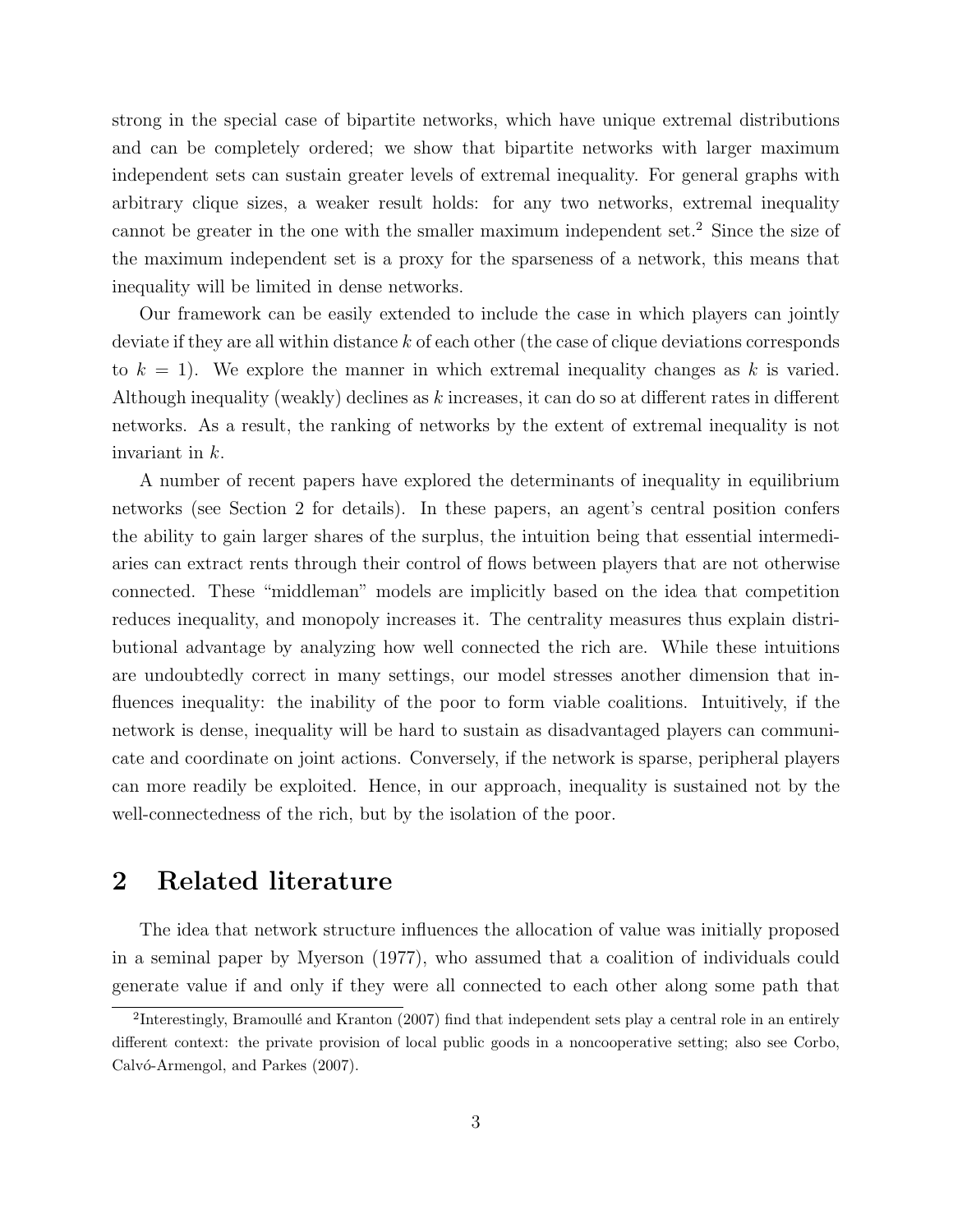did not involve anyone outside the coalition. Such paths could be of arbitrary length, which entails the implicit assumption that communication through intermediaries is as effective as direct communication in the process of coalition formation. In contrast, we assume that deviating coalitions require direct communication (or at least sufficiently short paths) between members. Myerson's work motivated a significant literature on communication games (see Slikker and van den Nouweland, 2001, for a survey) and more generally on games on combinatorial structures (Bilbao, 2000). For instance, focusing on hierarchies, Demange (2004) restricts coalitional deviations to teams and shows that there exist stable solutions for a wide range of games.

Our approach differs in two important respects from this line of work. First, while the aim of much of the literature cited above is to give a characterization of different solution concepts, to investigate their relation with each other, and to provide conditions for the existence of solutions in general classes of games, our focus is on the maximum degree of inequality that can be sustained in a restricted set of games where existence of stable distributions is guaranteed. Second, the coalitional deviations we allow do not generally constitute a combinatorial structure. For example, two feasible coalitions may overlap in our setting, without there being a feasible coalition (other than the complete network) that contains both, in contrast with the settings considered by Myerson (1977) and Demange (2004), for example. As we discuss in more detail in Section 6, this makes it difficult to completely characterize the degree of inequality that can be sustained in general networks.<sup>3</sup>

A number of writers have explored determinants of the degree of inequality in equilibrium networks. Goyal and Vega-Redondo (2007) propose an allocation rule whereby connections produce a surplus that is shared with essential intermediaries in the network (see also Hojman and Szeidl, 2008). This model captures the intuition of Burt (2005, p. 4) that "people who do better are somehow better connected," the underlying idea being that centrally located individuals may hold up players that are not directly connected, or for other reasons secure a large share of the goods or services that flow through the network. A number of centrality measures have been proposed, including the number of neighbors of a player, his closeness (mean shortest path to other players) and his betweenness (the fraction of shortest paths between all pairs of players in a network that include the player); see, for instance, Jackson

<sup>3</sup>Dutta and Ray (1989) have explored the interaction between stability and equality when there are no constraints on the set of coalitions that can form. They propose a solution concept that, among a set of allocations that satisfy core-like participation constraints, selects the one that is most egalitarian in terms of Lorenz dominance. Since they do not restrict the set of coalitions that can form, it is not possible to explore the manner in which inequality varies with network structure in their framework.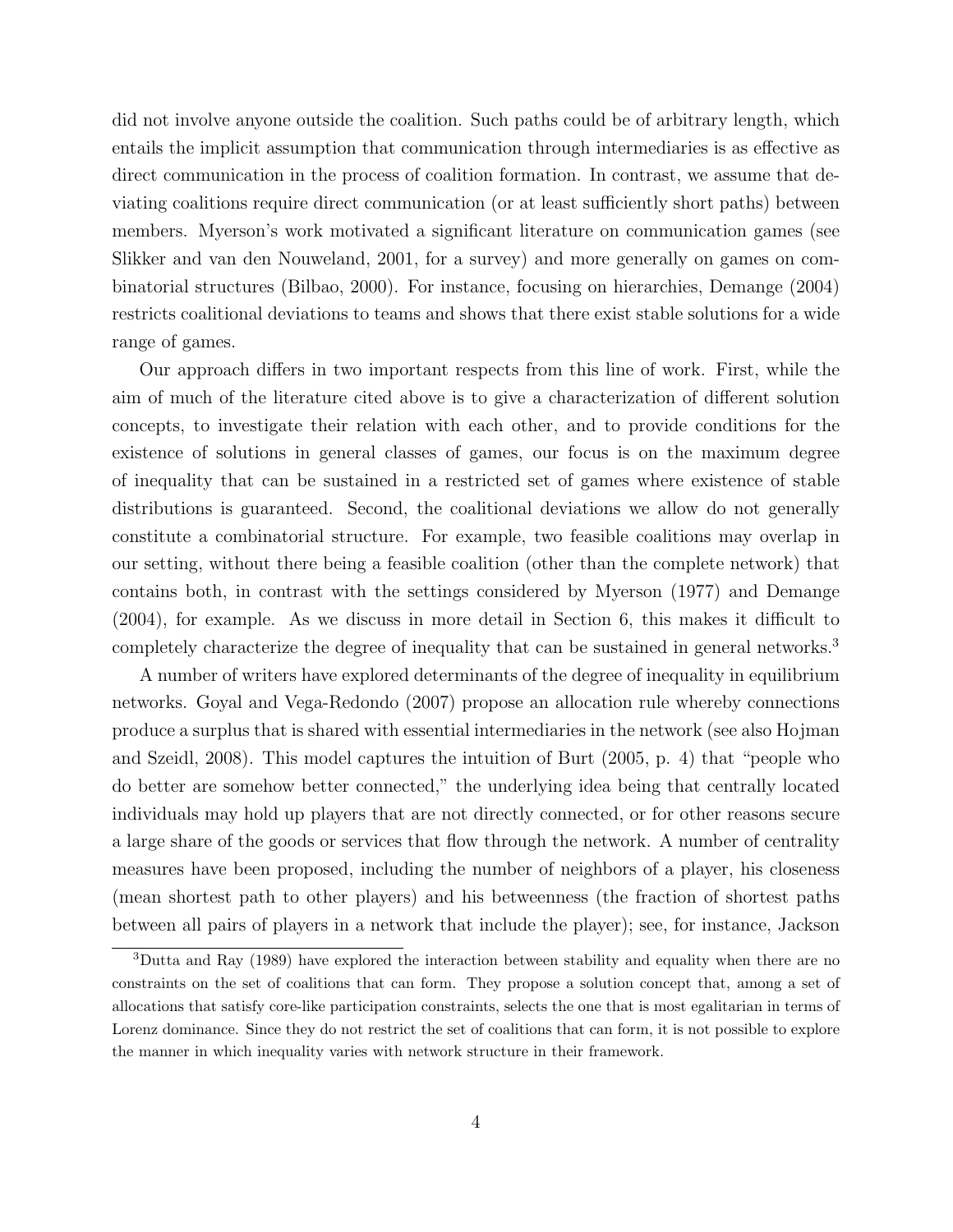(2008). Inequality in these indices of centrality are thought to induce corresponding levels of inequality in the allocation of value in the network, a supposition for which there is some empirical evidence (see, for instance, Brass, 1984; Podolny and Baron, 1997).

As noted above, our work differs from these papers in focusing on the isolation of the poor rather than the well-connectedness of the rich as a determinant of inequality. Another important difference is that they employ an exogenously given profile of payoff functions that determines for each network the allocation of value between players. The focus is accordingly on the level of inequality that arises in equilibria of the network formation model. In contrast, we take networks to be exogenously given, and investigate the extent of inequality that is supportable in light of the posited rules on coalitional deviation.<sup>4</sup>

Finally, Bloch, Genicot, and Ray (2008) study the stability of insurance networks for different levels of communication. They define a network to be  $q$ -stable if no player wants to renege on his commitments to make transfers if all players within distance  $q$  of the victim sever their ties with him. As in the current paper, information transmission across network links (over limited distances) plays a crucial role in this work, and the sparseness of the network is an important determinant of the viability of various allocations.<sup>5</sup> However, while Bloch et al. study the stability of insurance norms in different networks, we focus on sustainable levels of inequality. Furthermore, the notion of sparseness differs: while sparseness in our setting is determined by the size of the maximum independent set, in the context of Bloch et al. sparseness is captured by the minimal length of cycles among triples of agents. Notably, both the concept of sparseness as employed by Bloch et al. (2008) and the relevant notion for our context are not easily captured by standard network properties such as density or clustering or common centrality measures (see Section 4), suggesting that for certain economic problems, other measures than those currently studied in the literature may be more appropriate.

<sup>&</sup>lt;sup>4</sup>Note that even in the original framework of Myerson (1977), the standard intuition need not apply. Kalai, Postlewaite, and Roberts (1978) show that the central player in a star network can be worse off at a core allocation than he would be at any core allocation in a complete network.

<sup>&</sup>lt;sup>5</sup>Also see Vega-Redondo (2006) on the effect of network density and cohesiveness on the effectiveness of information transmission in repeated Prisoner's Dilemma games.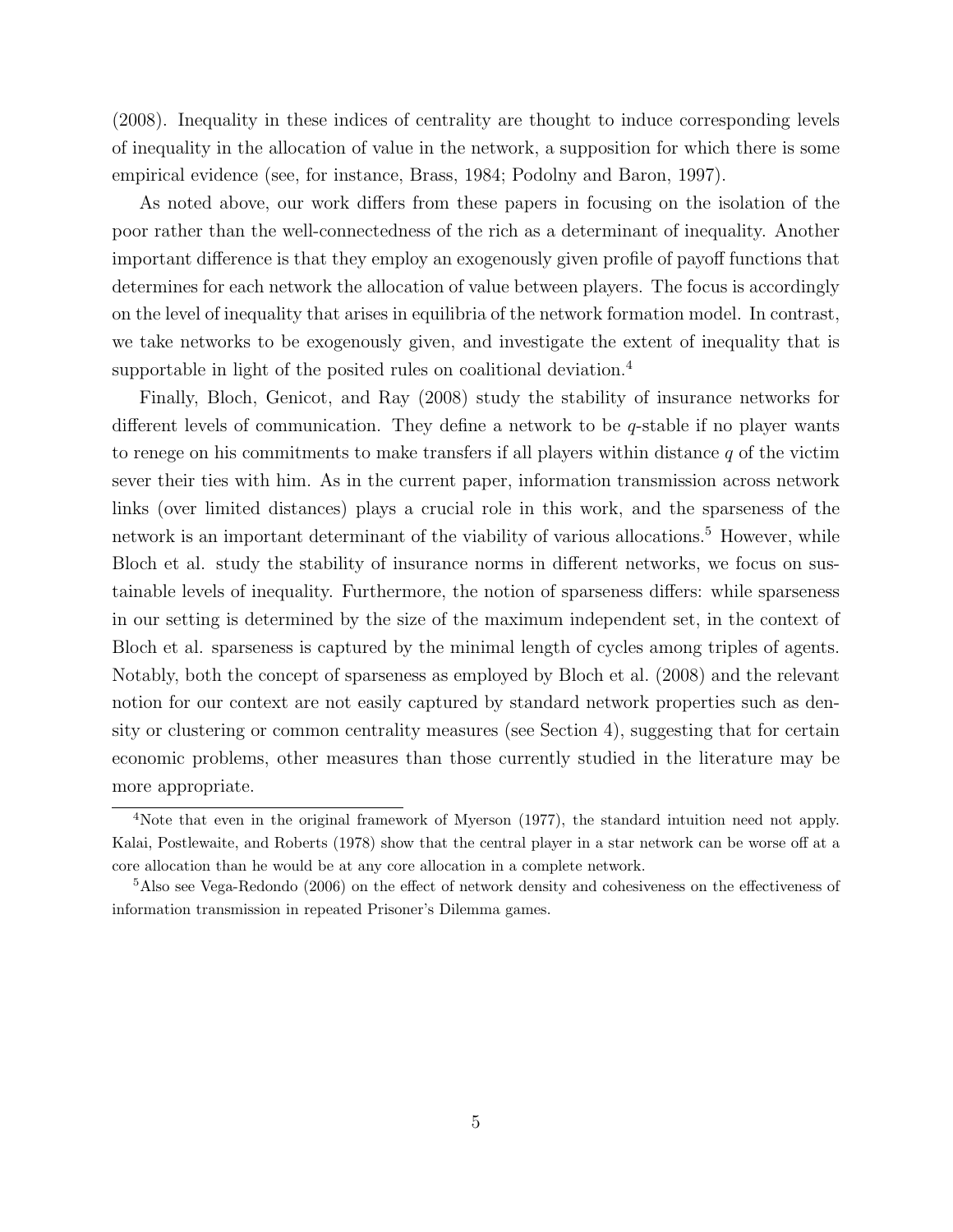## 3 Distributions on networks

#### 3.1 Networks

Players are located on a network. A *network* is a pair  $(N, g)$ , where  $N = \{1, ..., n\}$  is a set of vertices and g is an  $n \times n$  matrix, with  $g_{ij} = 1$  denoting that there is a *link* or edge between two vertices i and j, and  $g_{ij} = 0$  meaning that there is no link between i and j. A link between i and j is denoted by  $\{i, j\}$ . We focus on undirected networks, so  $g_{ij} = g_{ji}$ . Moreover, we set  $g_{ii} = 0$  for all i. In the following, we fix the vertex set N and denote a network by the matrix g. If  $g_{ij} = 1$ , that is, if there is a link between i and j, we say that i and j are neighbors or, alternatively, that they are adjacent in g. A clique is a set of pairwise adjacent vertices. The number of neighbors of a vertex is termed its degree. The degree vector of a network is a vector  $d = (d_1, \ldots, d_n)$ , where  $d_i$  is the degree of vertex i. The degree distribution  $\bar{d}$  is a permutation of the elements of d that places them in a (weakly) increasing order:  $\bar{d}_1 \leq \bar{d}_2 \leq \cdots \leq \bar{d}_n$ .

A path between two vertices i and j in a network g is a list of vertices  $i_1, i_2, \ldots, i_K$  such that  $i_1 = i$  and  $i_K = j$ , and  $g_{i_1 i_{k+1}} = 1$ . If  $i = j$ , the path  $i_1, i_2, \ldots, i_K$  is called a cycle. If there is a path between any two vertices in the network, we say that the network is *connected*. The length of a path  $i_1, i_2, \ldots, i_K$  is  $K - 1$ . The distance  $d_{ij}(g)$  between two vertices i and j in network g is defined as follows. If  $i = j$ , then  $d_{ij}(g) = 0$ . If  $i \neq j$ , then  $d_{ij}(g)$  is equal to the length of the shortest path between i and j in g, if such a path exists, and  $\infty$  otherwise.

An *independent set* in a network is a set of vertices that are pairwise nonadjacent. A set of vertices forms a maximum independent set in  $q$  if it is an independent set and there is no independent set in  $q$  with a strictly higher cardinality. Note that while a network may have multiple (maximum) independent sets, the cardinality of a maximum independent set is unique.

We derive several results for bipartite networks. A network is *bipartite* if its vertex set is the union of two disjoint (possibly empty) independent sets; see Figure 3.1. It can be shown that a network is bipartite if and only if it does not have a cycle of odd length. The class of bipartite networks contains the set of trees, which are networks without a cycle (see Figure  $3.1(c)$ ).

#### 3.2 Stable allocations

Consider a set of players located on a network. The players jointly generate a surplus, which is a function of the network size. The surplus is divided among the players in the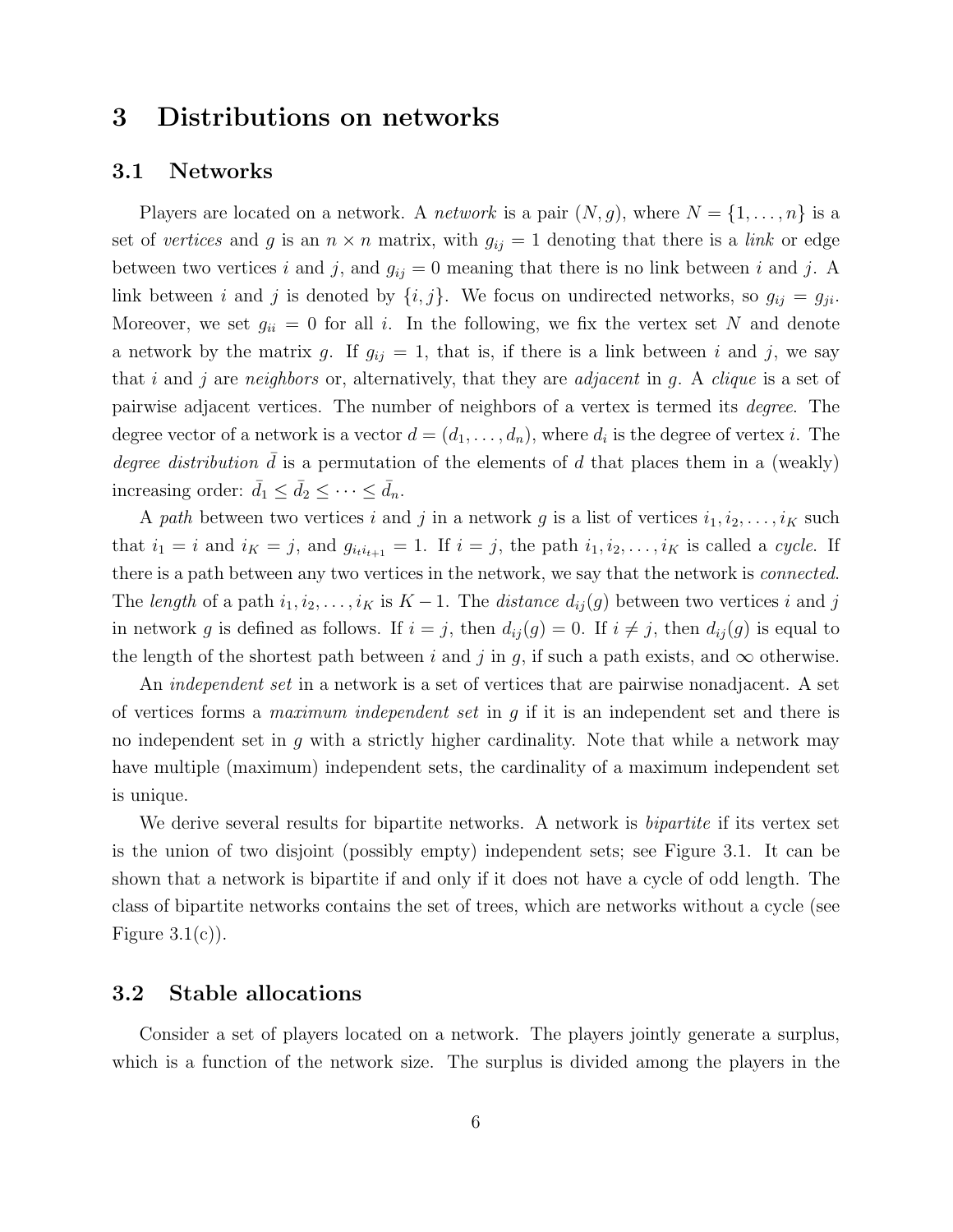

Figure 3.1: (a) A bipartite network, with independent sets  $\{i_1, i_4\}$  and  $\{i_2, i_3\}$ . (b) A network that is not bipartite: there do not exist two independent sets that partition the set of vertices. (c) A bipartite network that is a tree.

network, in such a way that no coalition of players that form a clique in the network can profitably deviate.

More precisely, consider a set of players  $N = \{1, \ldots, n\}$ , and a network g with vertex set N, so that each player is associated with a vertex. As in Myerson (1977), players generate value if they are connected by some path. The value generated by a set of players  $S$  is given by  $f(|S|)$  such that  $f(0) = 0$ . Without loss of generality, we assume that the network is connected, that is, there is a path between each pair of players so that the value of g is  $f(n)$ . Hence, we make two important assumptions on the value function f. First, we assume that the value generated by a group of players does not depend on the way they are connected. This models settings such as those discussed in Section 1, where groups of individuals jointly produce some surplus, independent of any (pre-existing) social connections among them. Second, we assume that players are identical in terms of their productivity. Both assumptions allow us to focus on the inequality induced solely by the social structure: for a given number of players, each network produces the same value, so that any difference in outcomes must be linked to the network structure.

The generated surplus is divided among the players. The distribution of the surplus is determined by the deviating coalitions that can form. We assume that only cliques can jointly deviate. Formally, an *allocation* is any vector  $x = (x_1, \ldots, x_n) \in \mathbb{R}^N$ . An allocation x is *feasible* if  $x_i \geq 0$  for all  $i \in N$ , and

$$
\sum_{i \in N} x_i \le f(n). \tag{3.1}
$$

We say that an allocation x is *stable* on g if no clique can gain by deviating: for each clique  $C$  in  $g$ ,

$$
\sum_{i \in C} x_i \ge f(|C|). \tag{3.2}
$$

That is, for an allocation to be stable, the members of each clique have to get at least as much collectively under the allocation as they would if they were to deviate collectively and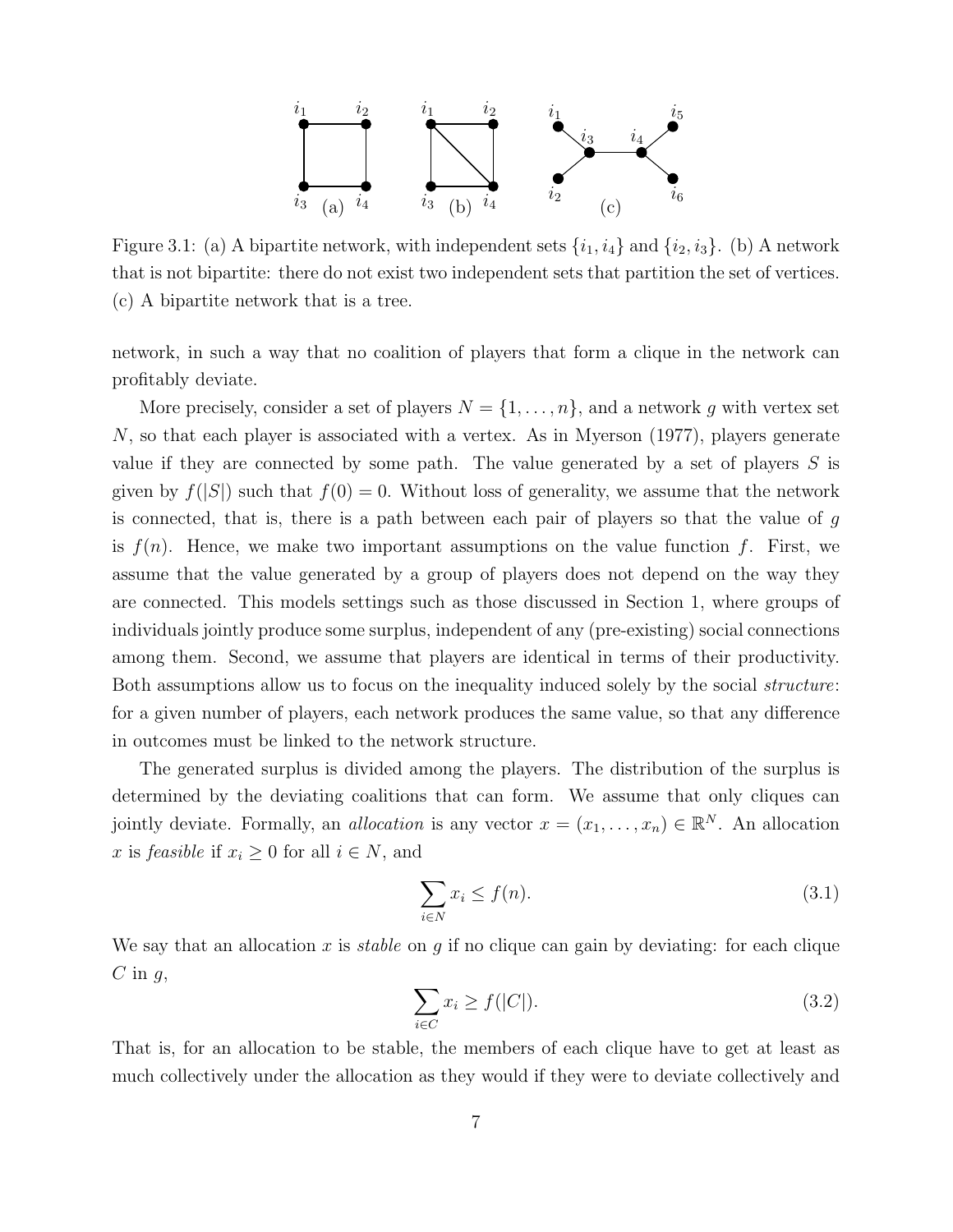form their own network. In Section 6 we allow for players to coordinate deviations over larger distances.

It is immediate that the set of feasible and stable allocations, being a set of vectors satisfying a set of weak inequalities (3.1) and (3.2), is closed and convex. The definition of the set of feasible and stable allocations is reminiscent of the definition of the core in transferable-utility games (TU-games). The difference is that while inequality (3.2) needs to hold for all coalitions for x to be in the core, we only require the inequality to hold for subsets of players that are sufficiently close in the network. Hence, the set of feasible and stable allocations is a superset of the core of an appropriately defined TU-game where the value function is extended to all coalitions. If f is a (weakly) convex function, the egalitarian allocation defined by  $x_i = f(n)/n$  is always stable, so that the set of feasible and stable allocations is nonempty. Even if the function  $f$  is strictly convex, the TU-game with the value function extended to all coalitions will typically not be a convex game in the sense of Shapley (1971); see Van den Nouweland and Borm (1991).

### 3.3 Inequality

We want to compare allocations in terms of the inequality they generate. Corresponding to any allocation x is a distribution  $\bar{x} = (\bar{x}_1, ..., \bar{x}_n)$ . The distribution  $\bar{x}$  is simply a permutation of the elements of x that places them in (weakly) increasing order:  $\bar{x}_1 \leq \bar{x}_2 \leq ... \leq \bar{x}_n$ . We say that a distribution  $\bar{x}$  is feasible and stable on q if there exists a corresponding allocation that is feasible and stable on g. While the egalitarian distribution is always stable, there may be multiple stable distributions in general, some of which may be characterized by high levels of inequality.

To compare distributions in terms of the level of inequality, we use the criterion of Lorenz dominance. Consider two distributions  $\bar{x} = (\bar{x}_1, ..., \bar{x}_n), \bar{y} = (\bar{y}_1, ..., \bar{y}_n) \in \mathbb{R}^n_+$  such that

$$
\sum_{i \in N} \bar{x}_i = \sum_{i \in N} \bar{y}_i = f(n).
$$

Then, we say that  $\bar{x}$  Lorenz dominates  $\bar{y}$  if, for each  $m = 1, ..., n$ ,

$$
\sum_{i=1}^{m} \bar{x}_i \ge \sum_{i=1}^{m} \bar{y}_i,
$$

with strict inequality for some m. If  $\bar{x}$  Lorenz dominates  $\bar{y}$ , we say that  $\bar{x}$  is a more equal distribution than  $\bar{y}$ . If  $\bar{x}$  does not Lorenz dominate  $\bar{y}$  and  $\bar{y}$  does not Lorenz dominate  $\bar{x}$ , we say that  $\bar{x}$  and  $\bar{y}$  are *incomparable*.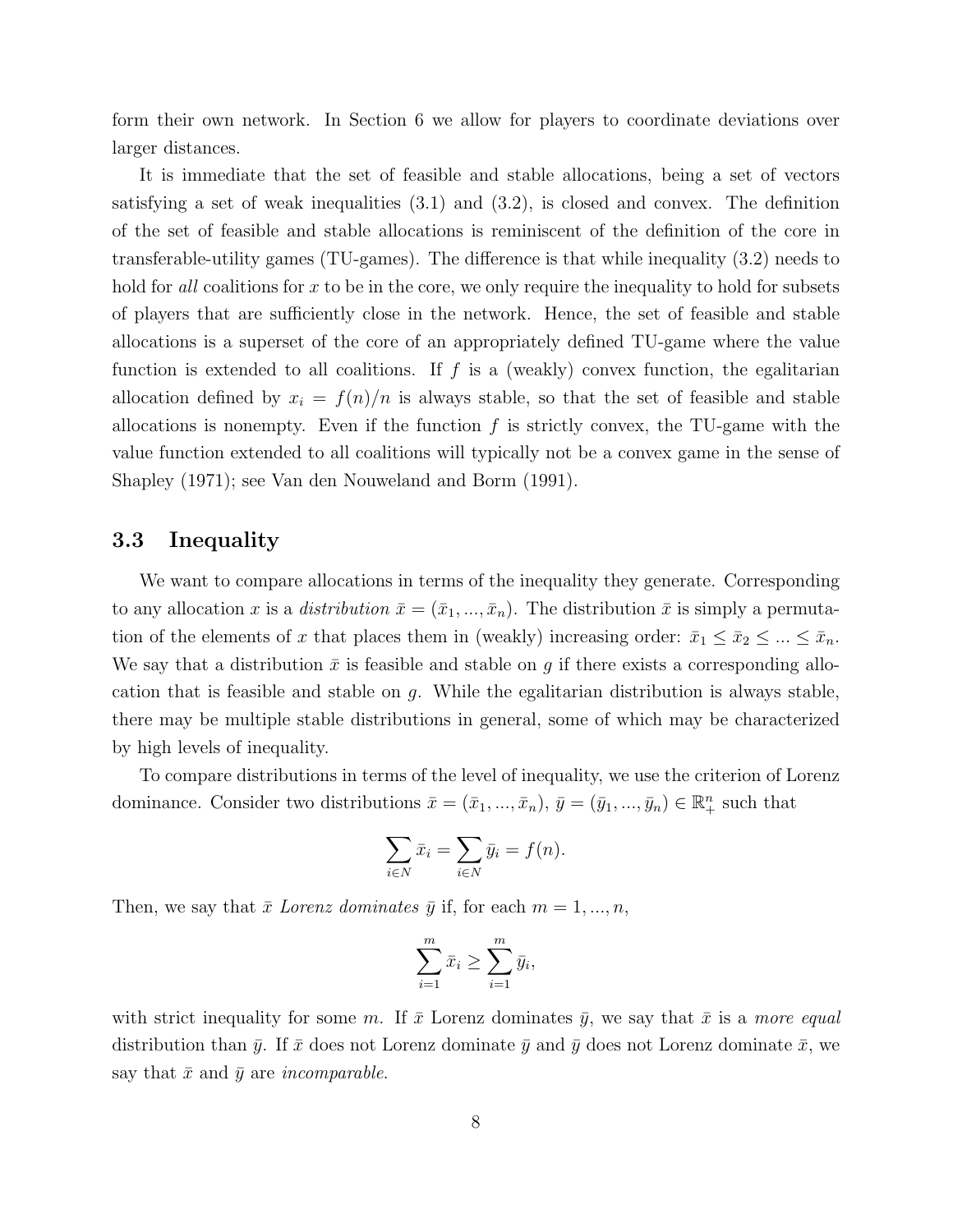

Figure 4.1: (a) The network q of Example 4.1. The numbers represent the unique allocation consistent with the extremal distribution for  $g$ . (b) The network  $g'$  of Example 4.1. The numbers represent one of the allocations that is consistent with the extremal distribution for  $g'$ .

We call a stable distribution  $\bar{x}$  on g which is feasible *extremal* if there is no distribution  $\bar{y}$  that is stable and feasible such that  $\bar{x}$  Lorenz dominates  $\bar{y}$ . Since the Lorenz dominance criterion only provides a partial order on the set of feasible and stable distributions, there may be multiple extremal distributions for a given network. We say that a network  $g$  has a unique extremal distribution if the set of extremal distributions on g is a singleton.

### 4 Examples

The concepts of stability and extremal distributions may be illustrated with a few examples.

**Example 4.1** Suppose  $f(m) = m^2$  for  $m = 0, 1, ..., n$ , and consider the networks g and g' depicted in Figure 4.1(a) and (b), respectively. The value of both networks is  $f(4) = 16$ . The conditions for stability require that each individual is assigned at least  $f(1) = 1$ , and each pair of neighbors is assigned at least  $f(2) = 4$ . The networks g and g' have a unique extremal distribution, given by  $\bar{x} = (1, 1, 1, 1, 13)$  and  $\bar{x}' = (1, 1, 3, 11)$ , respectively. Hence,  $\bar{x}'$ dominates  $\bar{x}$ . The extremal distribution for q corresponds to a unique allocation, as depicted in Figure 4.1(a): The player with three neighbors receives 13 while the other players each get 1. By contrast, the extremal distribution for  $g'$  is consistent with many different allocations to vertices. Any allocation such that two unconnected nodes receive 1 and the other two are assigned 3 and 11 is stable. An example of such an allocation is shown in Figure 4.1(b).  $\triangleleft$ 

In Example 4.1, what properties of network g allow it to support a more unequal distribution than  $g'$ ? One possibility is the fact that the distribution of the number of neighbors that each player has in  $g$  is itself more unequal than that in  $g'$ . Could the fact that the degree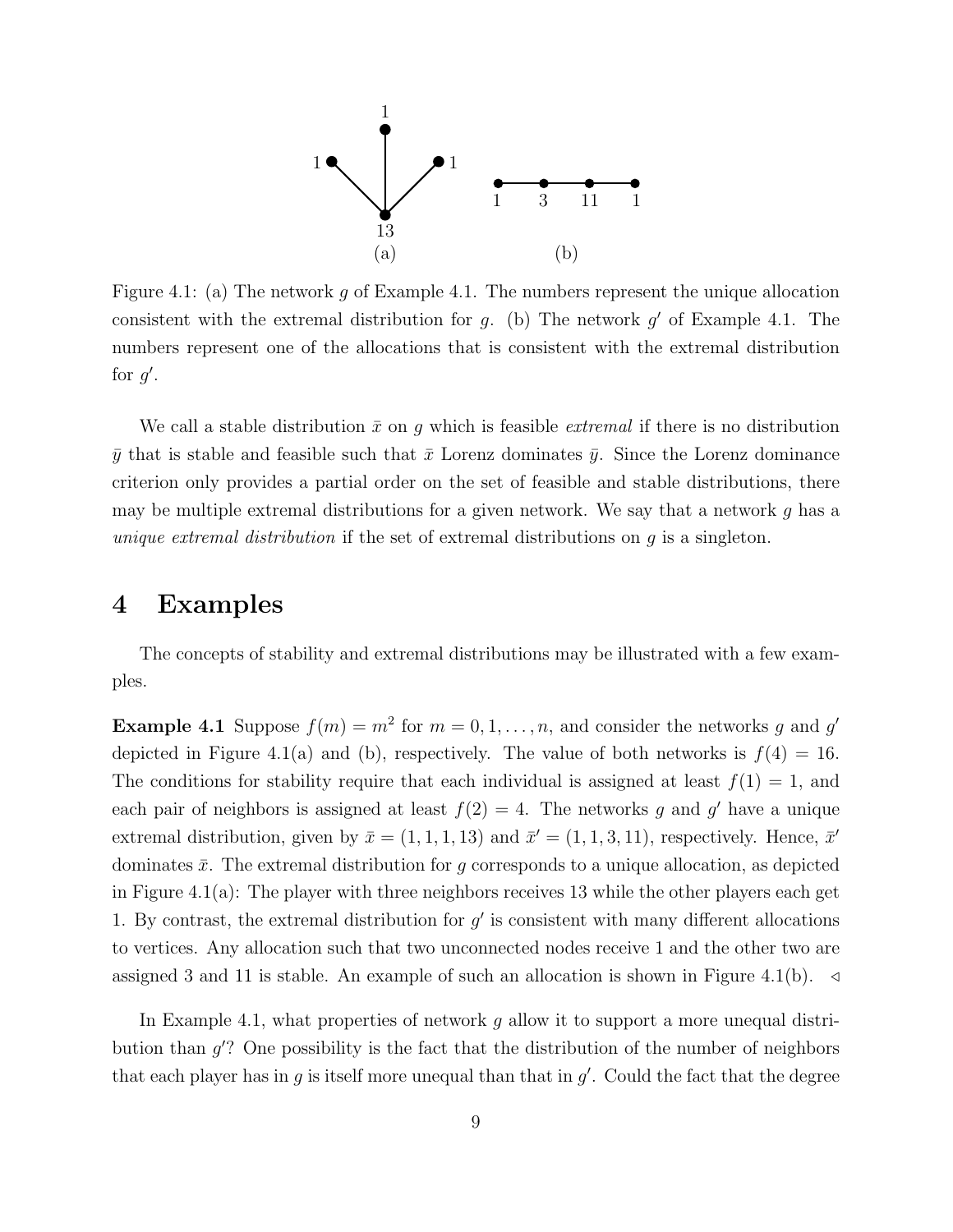

Figure 4.2: (a) The network h of Example 4.2. (b) The network  $h'$  of Example 4.2. The numbers represent one of the allocations consistent with the unique extremal distribution in each case.

distribution  $\bar{d}'$  for g' Lorenz dominates the degree distribution  $\bar{d}$  for g be related to the fact that  $\bar{x}'$  Lorenz dominates  $\bar{x}$ ? As the following example shows, the answer is negative.

**Example 4.2** Suppose  $f(1) = 1$ ,  $f(2) = 3$ , and  $f(10) = 20$ . Consider the networks h and  $h'$  in Figure 4.2(a) and (b), respectively. In both cases, the value generated by the network is equal to 20. The stability conditions require that each individual be assigned at least  $f(1) = 1$ , and each pair of neighbors be assigned at least  $f(2) = 3$ . Both networks have a unique extremal distribution, given by

$$
\bar{x} = (1, 1, 1, 1, 1, 2, 2, 2, 2, 7),
$$
  

$$
\bar{x}' = (1, 1, 1, 1, 1, 1, 2, 2, 2, 8).
$$

Hence,  $\bar{x}$  Lorenz dominates  $\bar{x}'$ . /

In Example 4.2,  $h'$  can sustain greater inequality than  $h$ . This is the opposite of what one would predict based on inequality in the degree distributions of  $h$  and  $h'$ , which are given by:

$$
\overline{d} = (1, 1, 1, 1, 1, 2, 2, 3, 3, 3)
$$

$$
\overline{d}' = (1, 1, 1, 2, 2, 2, 2, 2, 2, 3),
$$

respectively. Clearly  $\bar{d}'$  Lorenz dominates  $\bar{d}$ , even though  $\bar{x}$  Lorenz dominates  $\bar{x}'$ . The level of extremal inequality sustainable in a network therefore does not depend in a straightforward manner on inequality of the degree distribution.

Like a player's degree, his betweenness is often taken as a measure of a player's prominence and as a determinant of a player's payoffs. The betweenness of a player  $i$  in a network is the number of shortest paths between  $v$  and  $w$  player  $i$  belongs to over the total number of all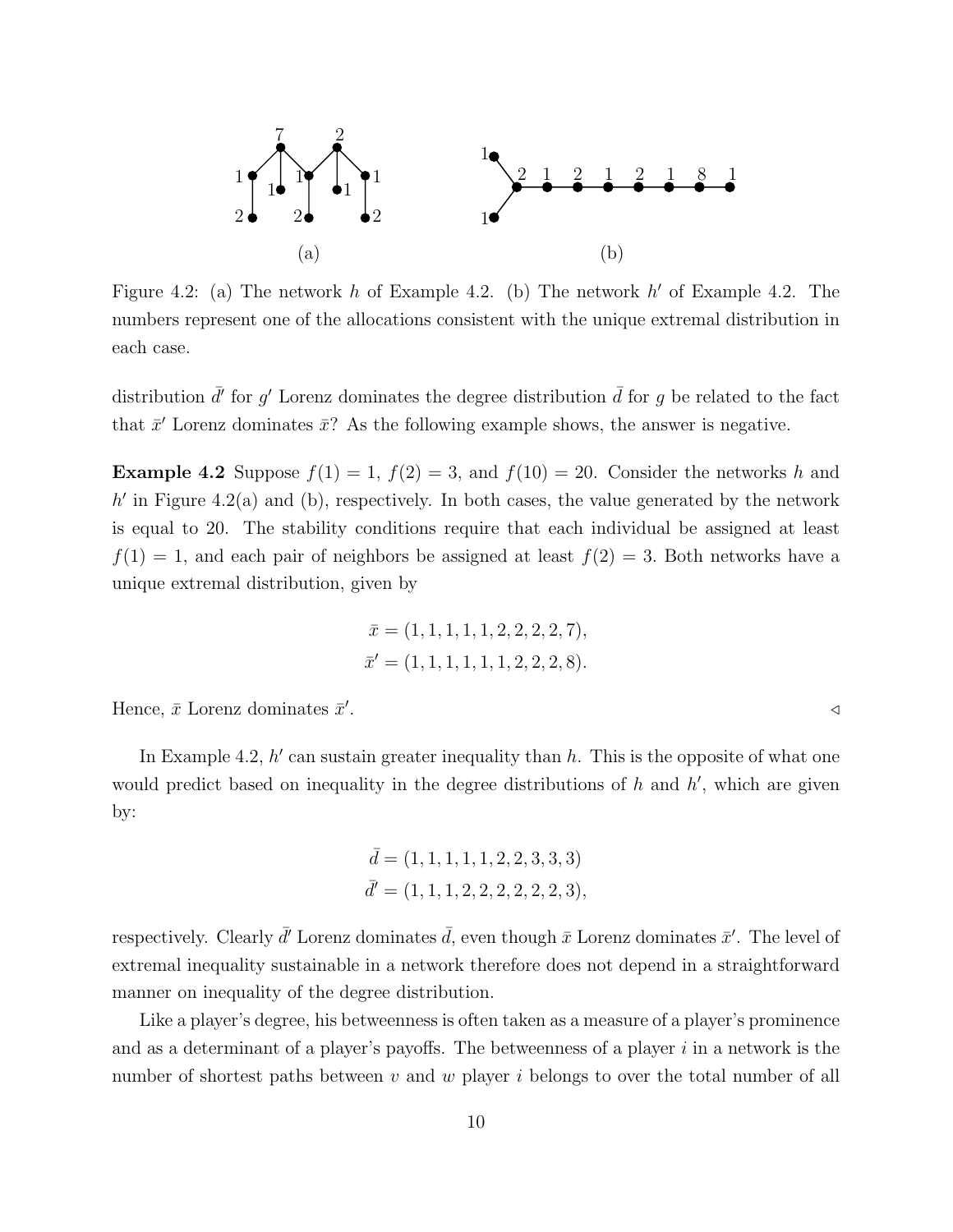

Figure 4.3: The network of Example 4.3. The player with the greatest degree, betweenness and closeness gets the lowest payoff in any extremal allocation.

shortest paths between v and w, averaged over all v and w (see, for example, Jackson, 2008). A player's betweenness may be interpreted as a measure of how essential he is in information transmission between other players. However, inequality in betweenness fares no better in explaining extremal inequality, as the next example demonstrates.

**Example 4.3** Suppose  $f(1) = 1$ ,  $f(2) = 3$ , and  $f(7) = 12$ . Consider the network in Figure 4.3. The value generated by the network is 12. The stability conditions require that each individual is assigned at least  $f(1) = 1$ , and that each pair of neighbors is assigned at least  $f(2) = 3$ . The network has a unique extremal distribution, given by

$$
\bar{x} = (1, 1, 1, 1, 2, 2, 4).
$$

This distribution is consistent with different allocations to the players, but in any such allocation, each player represented by an open circle ( $\circ$ ) is assigned  $f(1) = 1$ . This includes the player with the highest degree. This player also has the highest betweenness (0.43), more than double than that of his neighbors, both of whom receive higher payoffs.  $\triangleleft$ 

Taken together Examples 4.2 and 4.3 reveal that a focus on inequality in the degree or betweenness in attempting to understand the extent of inequality in social networks is misleading in two respects. First, networks with more equal degree or betweenness distributions may be capable of sustaining greater inequality than those with more unequal distributions. And second, by either measure, well-connected players can do substantially worse than less well-connected players in a given network. Inspection of Figure 4.3 also shows that another important centrality measure, closeness, also fails to predict high payoffs.<sup>6</sup> In the following two sections, we show that rather than the degree or betweenness distribution, it is the cardinality of the largest independent sets in a network that is most informative about the extent to which inequality can be sustained. Section 5 provides a complete characterization for the special case of bipartite networks, while Section 6 gives a somewhat weaker result for general networks.

<sup>6</sup>The closeness of a player in the network is the average length of the shortest paths to other players (Jackson, 2008).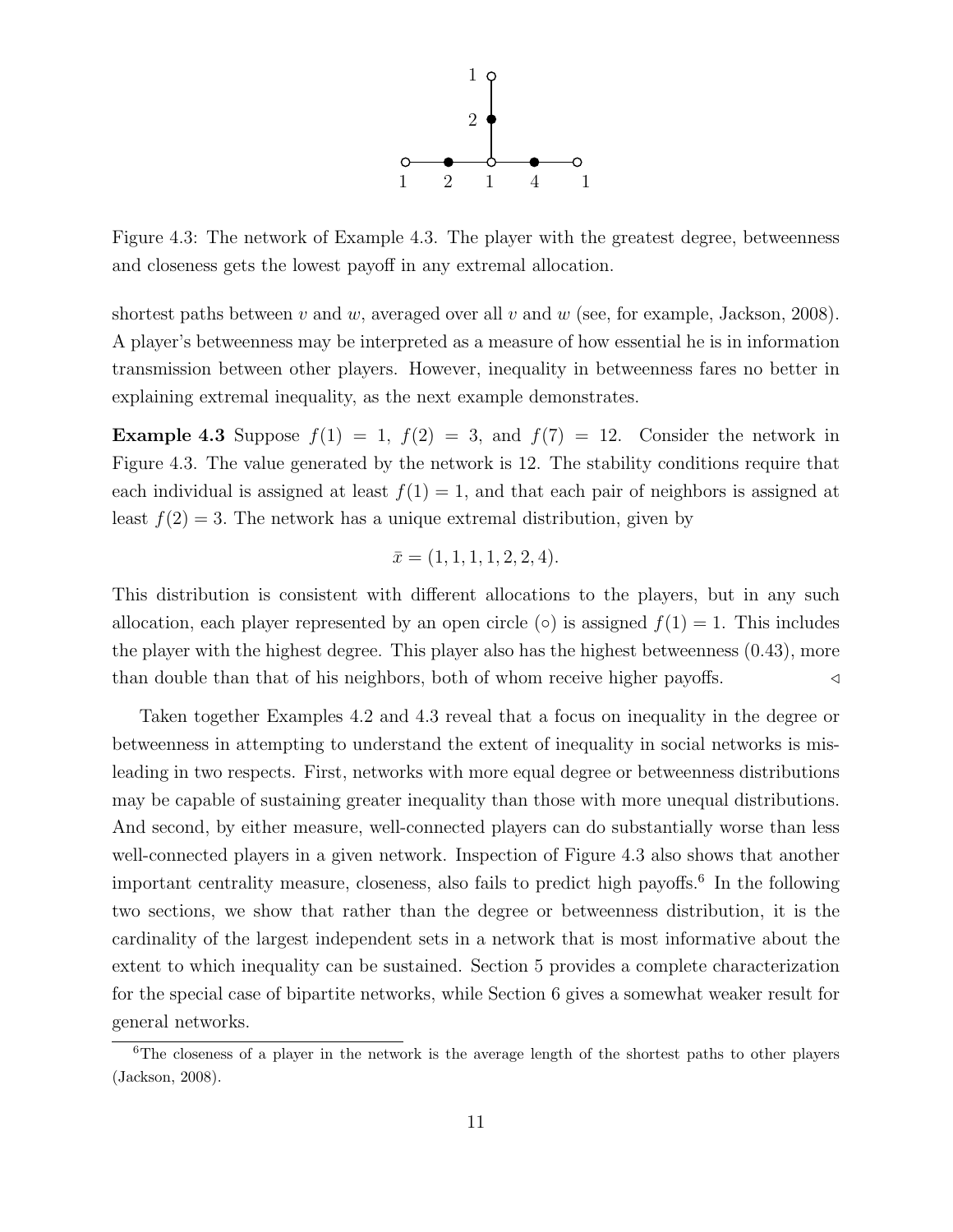### 5 Bipartite networks

In this section, we first show that any bipartite network has a unique extremal distribution when some conditions on the value functions are satisfied. We then investigate how the unique extremal distribution changes for bipartite networks when the network structure is varied. The class of bipartite networks is an important one in the network literature in economics, as it it contains the class of trees. This class plays an important role in the network formation literature as in many cases, equilibrium networks are minimally connected.

In addition to the normalization  $f(0) = 0$ , we make the following assumptions on  $f:$ <sup>7</sup>

**A1:** 
$$
f(2) \ge 2f(1);
$$

A2:  $2f(n) > nf(2)$ .

It can be readily checked that these conditions are satisfied if f is increasing and (weakly) convex. If A1 is not satisfied, no allocation exists that is both feasible and stable for nonempty networks. If A2 is not satisfied, an allocation that is stable and feasible may exist, but our results below will not hold for all bipartite networks.

We first consider uniqueness of the extremal distribution. Let  $A$  be a maximum independent set in g. Let  $\ell \in N \setminus A$  be an arbitrary player not belonging to A. Define the allocation  $x^*$  by

$$
x_i^* = \begin{cases} f(1) & \text{if } i \in A, \\ f(2) - f(1) & \text{if } i \in N \setminus (A \cup \{\ell\}), \\ f(n) - |A|f(1) - (n - |A| - 1)(f(2) - f(1)) & \text{if } i = \ell. \end{cases}
$$
(5.1)

The corresponding distribution is denoted by  $\bar{x}^*$ .

Theorem 5.1 Suppose assumptions A1 and A2 are satisfied. If g is a bipartite network, then  $\bar{x}^*$  is its unique extremal distribution.

The proof can be found in the appendix; the idea behind it is the following. The allocation  $x^*$  assigns  $f(1)$  to each player in a maximum independent set,  $f(2) - f(1)$  to all players not in the maximum independent set except  $\ell$ , and the remainder to  $\ell$ . Under any other stable and feasible allocation, the total value allocated to the t players with the smallest

 $7\text{In case } n \text{ is odd, the condition A1 combined with }$ 

A2':  $2f(n) \geq nf(2) - (f(2) - 2f(1)),$ 

<sup>(</sup>which is slightly weaker than A2 if A1 holds) are sufficient for our results to hold.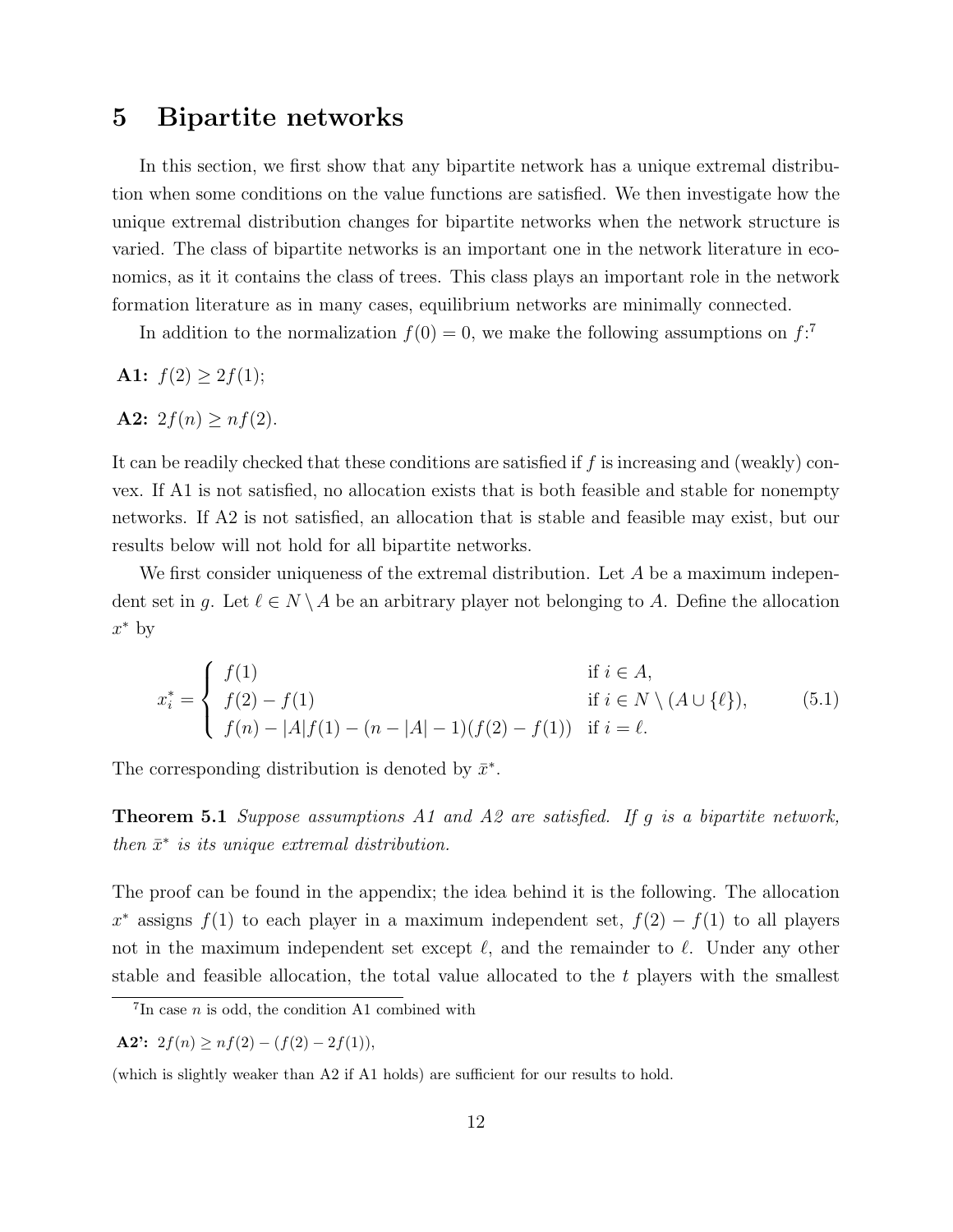

Figure 5.1: (a) The network h of Example 4.2. (b) The network  $h'$  of Example 4.2. The numbers represent one of the allocations consistent with the extremal distribution in each case. In both (a) and (b), vertices belonging to a maximum independent set are marked by white circles  $(○)$ 

assignment must always be at least as large as this sum under  $x^*$  for any  $t$ , so that any stable and feasible distribution that is not equal to  $\bar{x}^*$  must Lorenz dominate it. We show this by dividing the set of players into pairs of neighbors (which together need to get at least  $f(2)$  if the allocation is to be stable) and "unmatched" players (who need to get at least  $f(1)$ under any stable allocation). Using this, we show that the proposed allocation  $x^*$  satisfies all the constraints implied by stability in such a way as to minimize the cumulative sum of the t smallest assignments, making it the unique extremal distribution.

As a corollary of Theorem 5.1, we find that bipartite networks can be ranked in terms of extremal inequality by the cardinality of their maximum independent sets. Hence, even though the Lorenz dominance relation is not a complete order, we obtain a complete order on the set of bipartite networks.

Corollary 5.2 Suppose assumptions A1 and A2 are satisfied. Consider any two bipartite networks  $g, g'$  with vertex set N. Let A and A' denote any maximum independent sets, and  $\bar{x}$  and  $\bar{x}'$  the unique extremal distributions in g and g' respectively. Then,  $\bar{x} = \bar{x}'$  if and only if  $|A| = |A'|$ . If  $|A| \neq |A'|$ , then  $\bar{x}$  Lorenz dominates  $\bar{x}'$  if and only if  $|A| < |A'|$ .

We can now return to Example 4.2 to apply this result. Although  $h$  has for instance a more unequal degree distribution then  $h'$ , the cardinality of its maximum independent set is 5, as compared to 6 for  $h'$ . A direct application of Theorem 5.1 implies that  $h'$  can sustain a more unequal payoff distribution; see Figure 5.1.

When we impose limits on the size of the deviating coalitions, it is possible to extend these results to general networks. This seems to be a natural restriction, since a joint deviation

 ${}^{8}$ It can easily be checked that the same holds for betweenness, while  $h'$  has a more unequal distribution of closeness than h.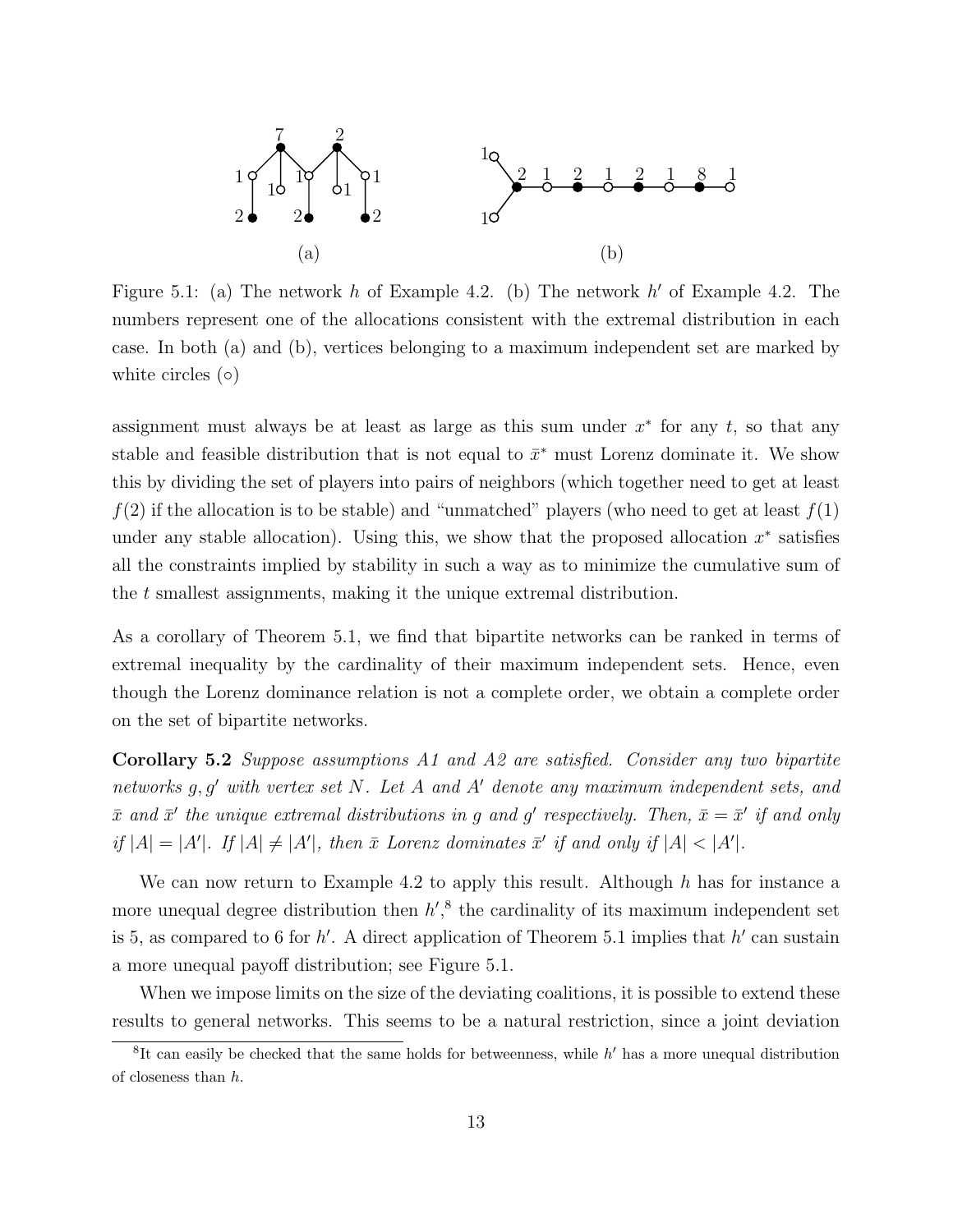requires coordination, which may be difficult to obtain in large groups. When the size of a deviating coalition is at most 2, Theorem 5.1 and Corollary 5.2 extend to general networks.<sup>9</sup> However, the examples in the next section show that when larger coalitions are allowed, these results no longer hold. Nevertheless, we will see that the size of the maximum independent set is still a key determinant of extremal inequality in general networks when coalitions of arbitrary size are allowed.

## 6 General networks and broader coalitions

### 6.1 General networks

What can one say about more general networks? First of all, it is easy to see that the complete network, in which all players are directly connected, has a unique extremal distribution if the function f is convex. Since each subset of players forms a clique in the complete network, the corresponding distribution is the most egalitarian among the extremal distributions for all networks with the same player set. For other networks, there are two issues to consider: the uniqueness of the extremal distribution for a given network, and the ordering of networks with respect to their extremal distributions. Unfortunately, the proof of Theorem 5.1 cannot be easily extended to more general networks (when we do not impose any restrictions on the size of deviating coalitions). The reason is that in the case of bipartite networks, only deviations by individual players or by neighbors are allowed, so that the unique extremal distribution can easily be characterized. By contrast, general networks can contain cliques with three or more players, so that deviations by larger groups are allowed. In that case, candidate extremal distributions are harder to characterize.

Even if a uniqueness result could be obtained, it would not be as straightforward to rank networks in terms of the inequality of their extremal distribution, as the following example shows. This example demonstrates that two networks that are in the same equivalence class with respect to the cardinality of their maximum independent sets may nevertheless be unambiguously ranked with respect to their extremal distributions.

**Example 6.1** Suppose  $f(m) = m^2$  for  $m = 0, 1, ..., n$ , and consider the networks q and q' in Figure 6.1(a) and (b), respectively. Both networks have unique extremal distributions,

<sup>9</sup>We are grateful to Brian Rogers for suggesting this result.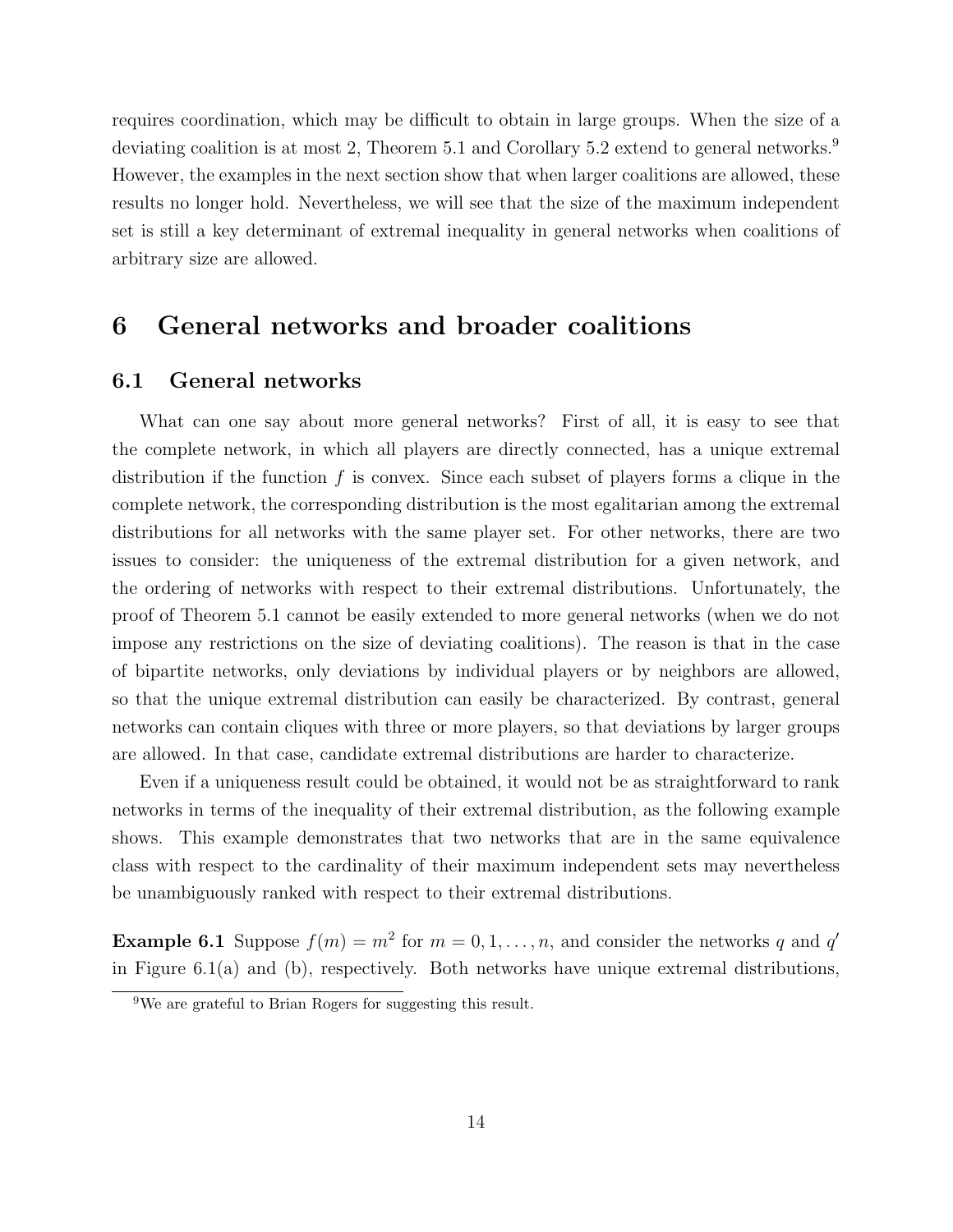

Figure 6.1: (a) The network q of Example 6.1. The numbers represent one of the allocations consistent with the unique extremal distribution for  $q$ . (b) The network  $q'$  of Example 6.1. The numbers represent represent one of the allocations consistent with the unique extremal distribution for  $q'$ .

given by

$$
\bar{x} = (1, 1, 3, 3, 17),
$$
  

$$
\bar{x}' = (1, 1, 3, 5, 15),
$$

so  $\bar{x}'$  Lorenz dominates  $\bar{x}$ .

The previous example shows that two networks with the *same* cardinality of their maximum independent sets can be unambiguously ranked with respect to their extremal distributions. In contrast, the following example shows that two networks that differ in the cardinality of their maximum independent set cannot necessarily be ranked with respect to their extremal distributions.

**Example 6.2** Suppose  $f(m) = m^2$  for  $m = 0, 1, ..., n$ , and consider the networks r and r' in Figure 6.2(a) and (b), respectively. Both networks have unique extremal distributions, given by

$$
\bar{x} = (1, 1, 1, 1, 1, 3, 3, 3, 3, 83),
$$
  

$$
\bar{x}' = (1, 1, 1, 1, 1, 1, 3, 5, 7, 79).
$$

These two distributions are incomparable based on the Lorenz criterion.

The examples above demonstrate that the results obtained in Section 5 do not generalize to arbitrary networks. However, we can obtain a somewhat weaker result when we impose stronger assumptions on the value function  $f$ :

A3: For all  $m, \ell = 0, \ldots, n - 1$  such that  $m > \ell$ ,

$$
f(m + 1) - f(m) \ge f(\ell + 1) - f(\ell).
$$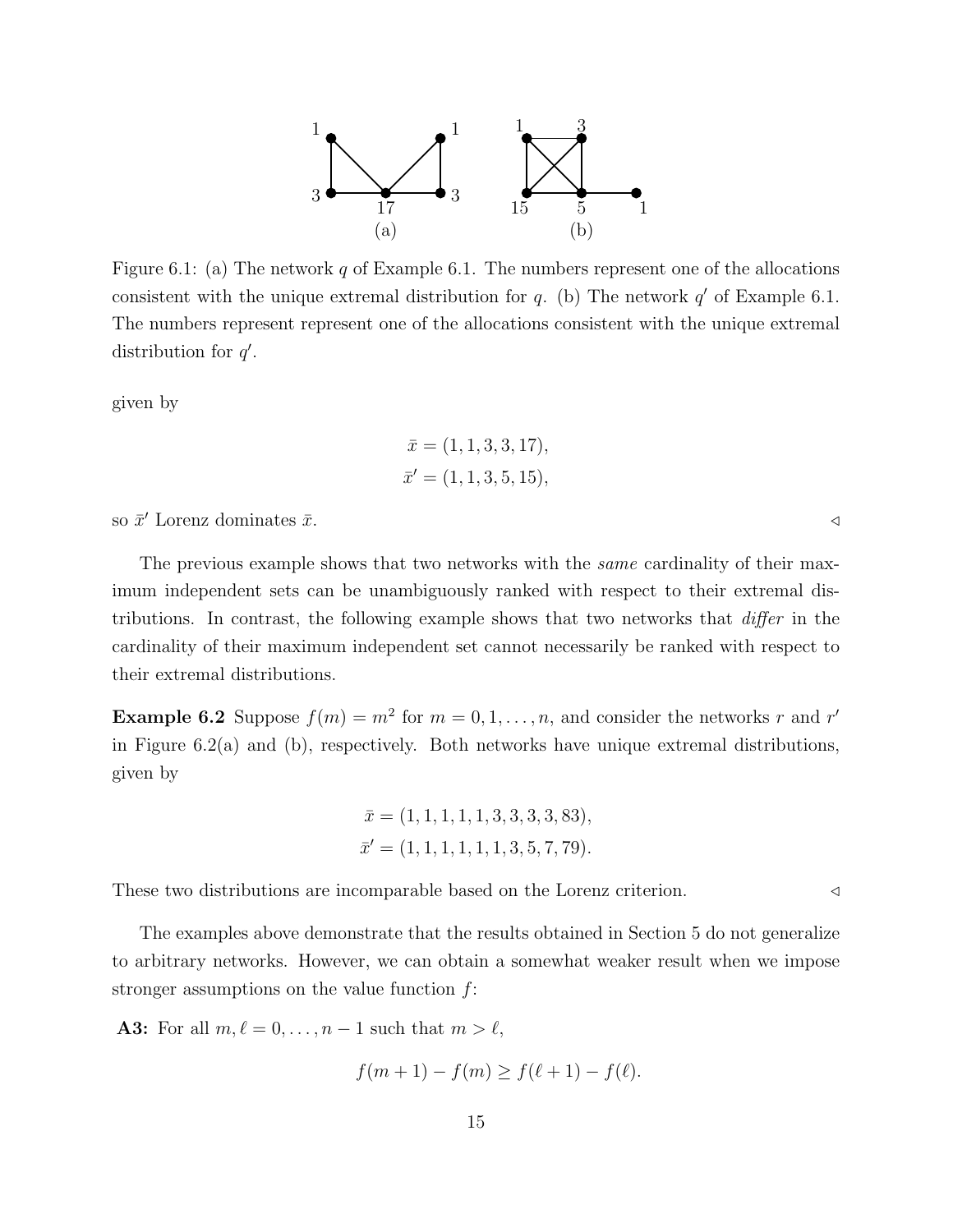

Figure 6.2: (a) The network r of Example 6.2. The numbers represent one of the allocations consistent with the unique extremal distribution for r. (b) The network  $r'$  of Example 6.2. The numbers represent represent one of the allocations consistent with the unique extremal distribution for  $r'$ .

Assumption A3 states that  $f$  is (weakly) convex. Clearly, A3 implies A1 and A2. It is easy to verify that  $f(m) \geq mf(1)$  for all m when A3 is satisfied. The following result provides a partial characterization of extremal inequality in general networks.

**Theorem 6.3** Suppose f satisfies A3, and consider two networks g and  $g'$  with vertex set N. Let A and A' denote any maximum independent set in g and g', respectively. If  $|A| < |A'|$ , then there exists an extremal distribution  $\bar{x}'$  for g' such that no extremal distribution  $\bar{x}$  in g is Lorenz dominated by  $\bar{x}'$ .

The proof can be found in the appendix. Note that Theorem 6.3 does not require the extremal distributions to be unique. It also leaves open the possibility that the extremal distributions for two different networks are incomparable, or that extremal inequality does not change when the cardinality of the maximum independent set changes. The reason we cannot rule this out is twofold. First, there may be multiple extremal distributions for a given network. Second, even if all extremal distributions are unique, the restricted core may change in a nontrivial and unexpected way (cf. Kalai et al., 1978). What Theorem 6.3 does rule out is that extremal inequality in a network with a smaller maximum independent set is greater than in a network with a larger one. We now turn to a natural application of Theorem 6.3, allowing players to coordinate a deviation over larger distances.

### 6.2 Broader coalitions

So far, we have only allowed for deviations of cliques. This presumes that players can coordinate on a deviation only if they are all directly connected, that is, if the distance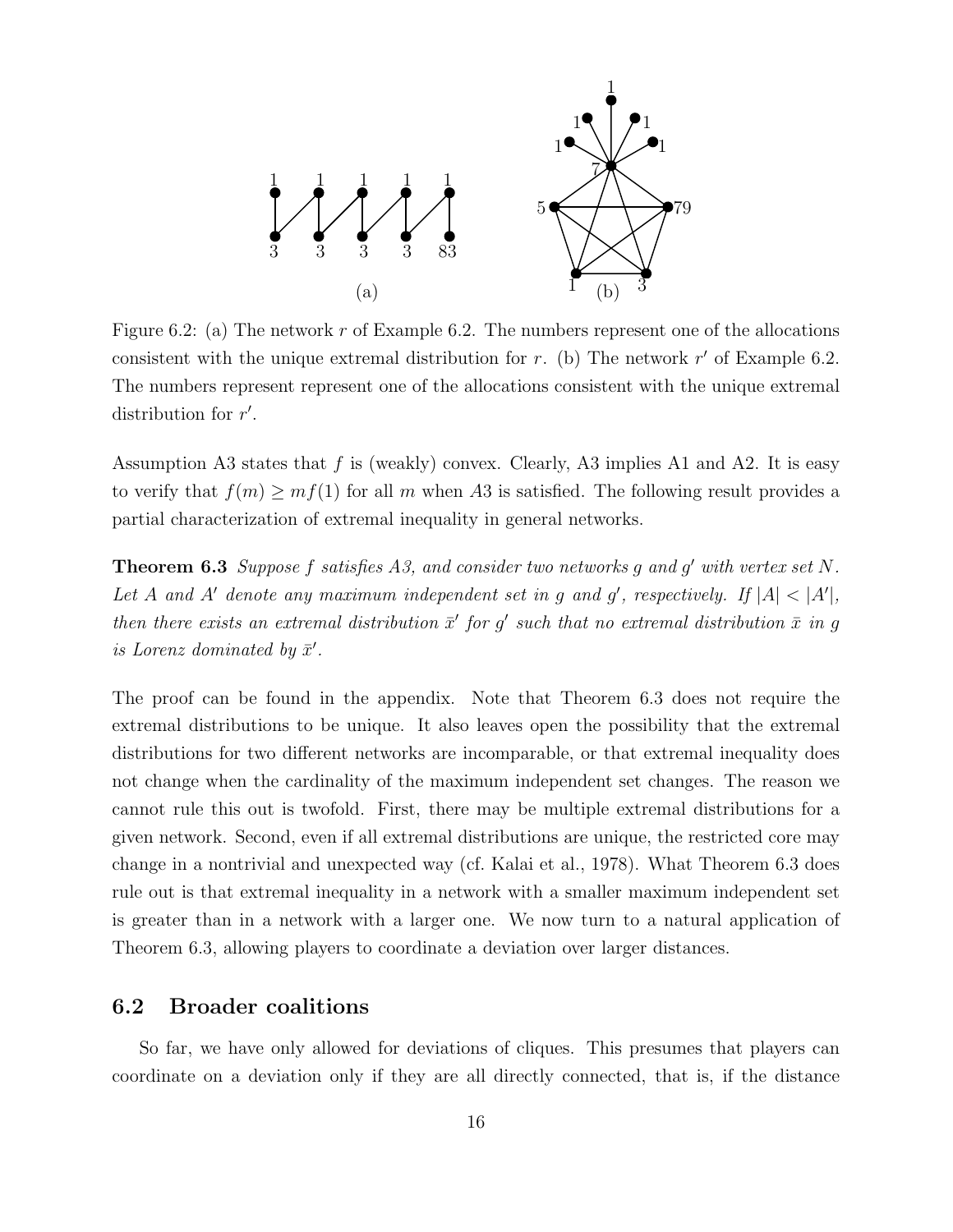

Figure 6.3: (a) The network s of Example 6.4. (b) The 2-power  $s^2$  of s. (c) The network  $\tilde{s}$ of Example 6.4. (d) The 2-power  $\tilde{s}^2$  of  $\tilde{s}$ . In both (b) and (d), the vertices in a maximum independent set are marked with an open circle (◦).

between each pair of players in the coalition is equal to one. What happens if we allow for deviations by coalitions of players that are all within distance k of each other in the network?

Given a network, define a k-coalition to be a set of players that are all within distance  $k$ of each other. As before, the value that a k-coalition C can obtain on its own is  $f(|C|)$ . We say that an allocation x is k-stable on q if, for each k-coalition C in q,

$$
\sum_{i \in C} x_i \ge f(|C|).
$$

Hence, no k-coalition can profitably deviate from a k-stable allocation. Stability, as defined in Section 3, corresponds to k-stability for  $k = 1$ . A k-stable distribution  $\bar{x}$  on g which is feasible is called k-extremal if there is no distribution  $\bar{y}$  that is k-stable and feasible such that  $\bar{x}$  Lorenz dominates  $\bar{y}$ .

To analyze this case, it is useful to define the k-power of a network. A k-power  $g^k$  of a connected network g is the network with the same vertex set as g, with  $g_{ij}^k = 1$  if and only if the distance between i and j in q is at most k (see, for example, Gross and Yellen, 2003). A set of players is a  $k$ -coalition in a connected network  $g$  if and only if it is a 1-coalition in the k-power  $g^k$  of g. Hence, an allocation is k-stable in g if and only if it is stable in  $g^k$ .

How does the degree of inequality that can be sustained in a network depend on the network structure in this more general setting? Not surprisingly, a direct extension of Corollary 5.2 does not hold, as the following example illustrates: ranking networks in terms of the cardinality of their maximum independent sets does not provide a ranking in terms of the inequality that they can sustain.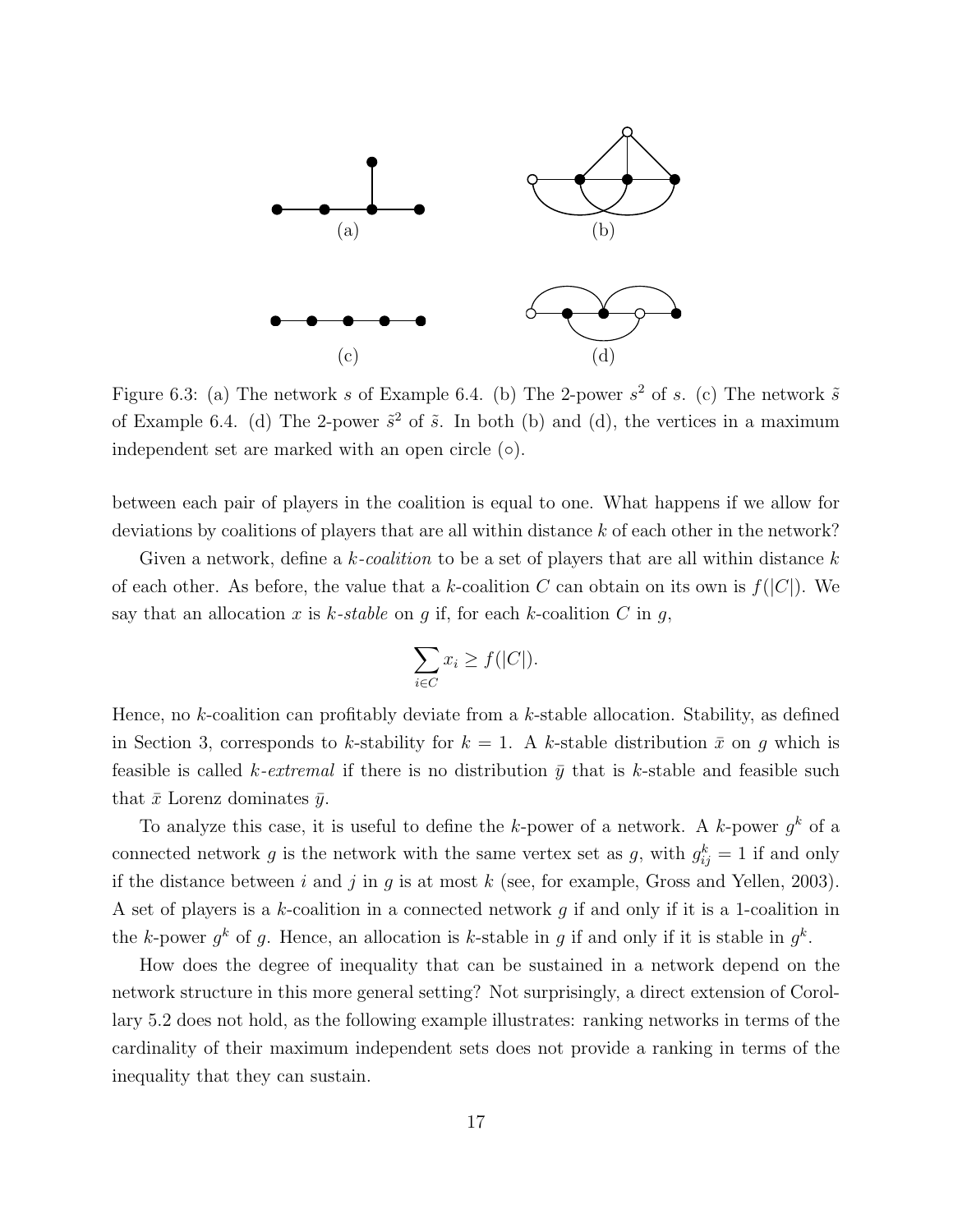**Example 6.4** Suppose  $f(m) = m^2$  for  $m = 0, 1, ..., n$ , and let  $k = 2$ . Consider the networks s and  $\tilde{s}$  in Figure 6.3(a) and (c), respectively. The 2-extremal distributions of s and  $\tilde{s}$  are the extremal distributions of  $s^2$  and  $\tilde{s}^2$ , respectively. It can be easily verified that for both networks there is a unique extremal distribution. While for both networks, the cardinality of the maximum independent set of the 2-powers is equal to 2 (see Figure 6.3(b) and (d), respectively), the unique 2-extremal distribution  $(1, 1, 3, 5, 15)$  for s Lorenz dominates the unique 2-extremal distribution  $(1, 1, 3, 3, 17)$  for  $\tilde{s}$ .

While the previous example shows that the size of the maximum independent set does not fully characterize extremal inequality, the following result shows that the degree of inequality that can be sustained in a network weakly decreases when we increase  $k$ :

**Corollary 6.5** For any network g and k, k' such that  $k' > k$ , if  $\bar{x}', \bar{x}$  are extremal distributions in g for k and k', respectively, then  $\bar{x}' = \bar{x}$ ,  $\bar{x}'$  Lorenz dominates  $\bar{x}$ , or  $\bar{x}$  and  $\bar{x}'$  cannot be compared with respect to Lorenz dominance.

This result directly follows from Theorem 6.3, since increasing k weakly decreases the size of the maximum independent set. Intuitively, a group of players that forms a k-coalition in a network g is a k'-coalition in g for  $k' > k$ , so that increasing k limits the degree of inequality that can be sustained.

Interestingly, while the degree of inequality that can be sustained in a network weakly decreases for any network if  $k$  increases (Corollary 6.5), this decrease occurs at very different rates for different networks, as the following example shows.

**Example 6.6** Consider the star network  $g_{star}$  and the line network  $g_{line}$  depicted in Figure 6.4(a) and (c), respectively, and suppose  $f(m) = m^2$  for  $m = 0, 1, \ldots n$ . When  $k = 1$ , Theorem 5.1 shows that there is a unique extremal distribution; by Corollary 5.2, the unique extremal distribution  $\bar{x}_{line}^1$  for the line Lorenz dominates the unique extremal distribution  $\bar{x}_{star}^1$  for the star.

However, when  $k = 2$ , the situation is reversed. In the case of the star, all players can now form deviating coalitions, while for the line, the two players at the end of the star can still not coordinate a joint deviation. This is most easily seen by considering the 1-coalitions in the 2-powers of the line and the star, shown in Figure 6.4(b) and (d), respectively. This has implications for the degree of inequality that can be sustained. Also for  $k = 2$ , the extremal distributions for the line and star are unique; however, the unique extremal distribution  $\bar{x}^2_{star}$ for the star now Lorenz dominates the unique extremal distribution for the line  $\bar{x}^2_{star}$ .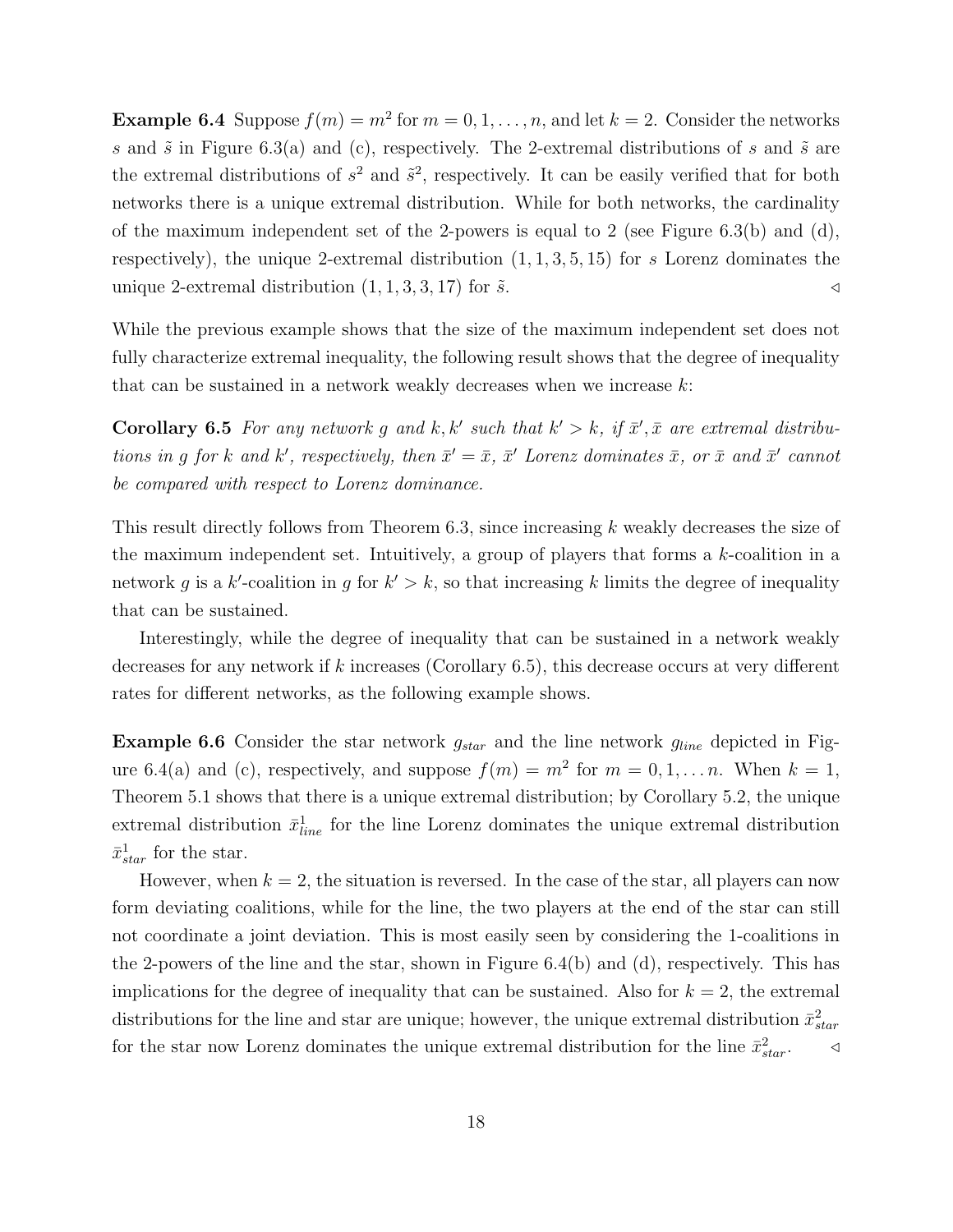

Figure 6.4: (a) The star network  $g_{star}$  of Example 6.6. (b) The 2-power  $g_{star}^2$  of  $g_{star}$ . (c) The network  $g_{line}$  of Example 6.6. (d) The 2-power  $g_{line}^2$  of  $\tilde{s}$ . In (b) and (d) the vertices in a maximum independent set are marked with an open circle (◦)

Can we use other network properties to obtain a more complete characterization of extremal inequality for different values of k? Intuitively, one might think that the diameter or the characteristic path length of a network determines the rate at which inequality decreases when  $k$  increases. The diameter is the maximum distance between any two players in a connected network, while the characteristic path length is the average distance between any two players. Indeed, in Example 6.6, the line network both has a smaller diameter and a smaller characteristic path length than the star network. The increase in k from  $k = 1$  to  $k = 2$  has a larger impact on the set of feasible coalitions in the star network than in the line, because the star network directly becomes fully connected. However, this intuition is incorrect, as the following example shows.

**Example 6.7** Again, assume  $f(m) = m^2$  for  $m = 0, 1, ..., n$ , and take  $k = 2$ . Consider the networks  $t, t'$  and  $t''$  in Figure 6.5(a), (c), and (e), respectively. The diameter of t is 3, the diameter of  $t'$  is 4, and the diameter of  $t''$  is 5. The ordering in terms of the characteristic path lengths is the same:  $t$  has a characteristic path length of 1.87,  $t'$  has a characteristic path length of 2.07, and  $t''$  has a characteristic path length of 2.33. The 2-powers of  $t, t'$ and  $t''$  are shown in Figure 6.5(b), (d) and (f), respectively. Then, the unique 2-extremal distribution for t is  $(1,1,3,5,7,19)$ . For t', the unique 2-extremal distribution is  $(1,1,1,3,5,25)$ , and for  $t''$  it is  $(1,1,3,3,5,23)$ . That is, for  $k = 2$ , the unique k-extremal distributions for t and  $t''$  Lorenz dominate the unique extremal distribution for  $t'$ : the degree of inequality that can be sustained changes nonmonotonically with the diameter and the characteristic path  $\qquad \qquad \text{length}.$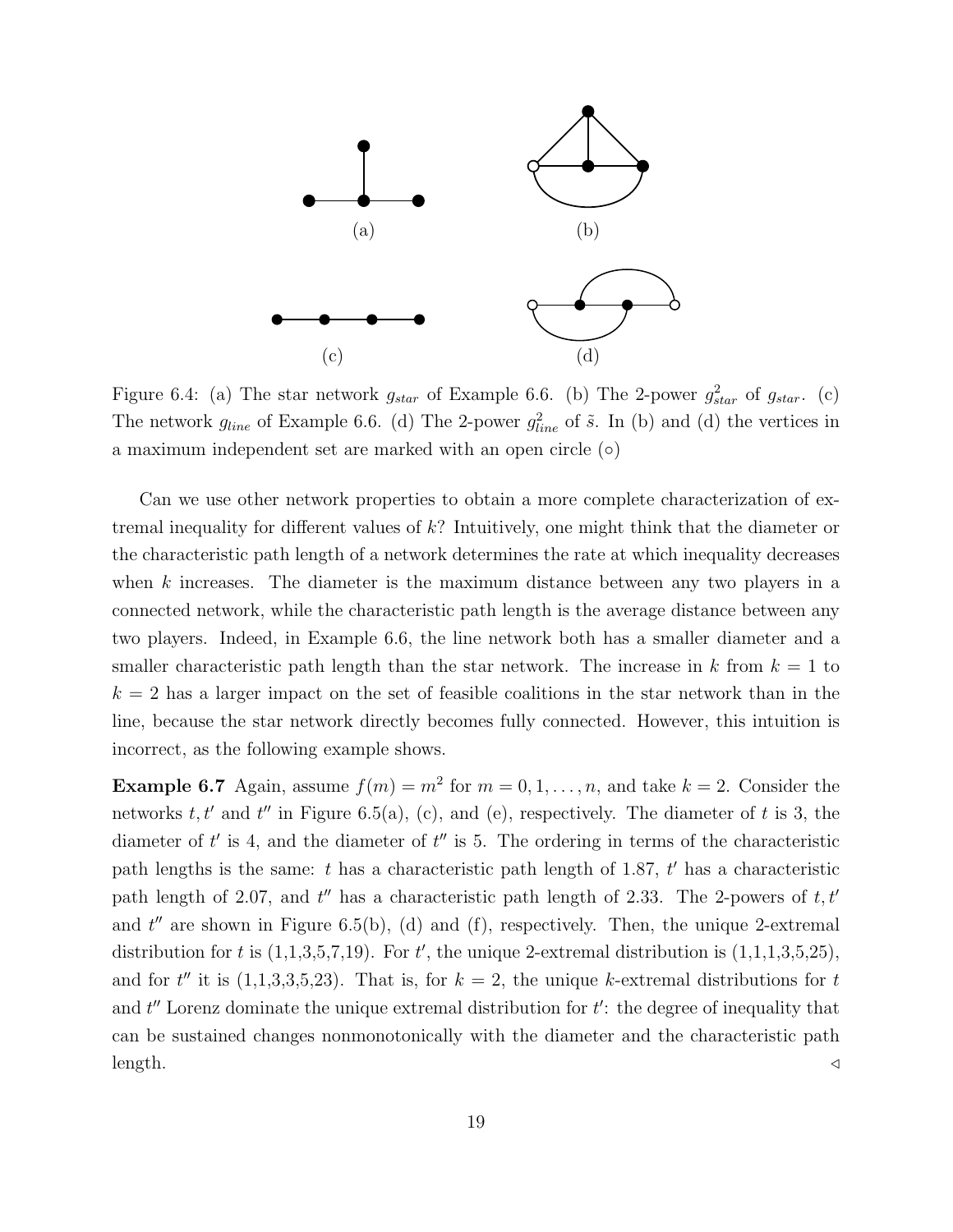

Figure 6.5: (a) The network  $t$  of Example 6.7. (b) The 2-power of  $t$ . (c) The network  $t'$  of Example 6.7. (d) The 2-power of  $t'$ . (e) The network  $t''$  of Example 6.7. (f) The 2-power of  $t^{\prime\prime}$ .

#### 6.3 Discussion

For general networks, the degree of inequality that can be sustained depends on the network structure in a nontrivial way. While it may be possible to show that there exists a unique extremal distribution, we conjecture that there is no network property that will give a complete ranking of networks in terms of the inequality they can sustain in general networks and for arbitrary coalitions. Intuitively, it seems that one would need to take into account the full clique structure. While the full clique structure can be summarized by a single number (the cardinality of the maximum independent set) for bipartite networks, this is not true for the general case. Moreover, as discussed in Section 1, feasible coalitions may overlap in our framework, without there being a feasible coalition (other than the complete network) that includes both, unlike in the settings considered by e.g. Myerson (1977) and Demange (2004). Technically, this means that there is no natural assignment of players to cliques in general networks, a crucial step to obtain a complete characterization for bipartite networks in the proof of Theorem 5.1. This implies that there is no natural "order" that we can use for general networks to determine players' reservation value. This seems to suggest that the full clique structure—the number of (maximal) cliques, their sizes and the overlap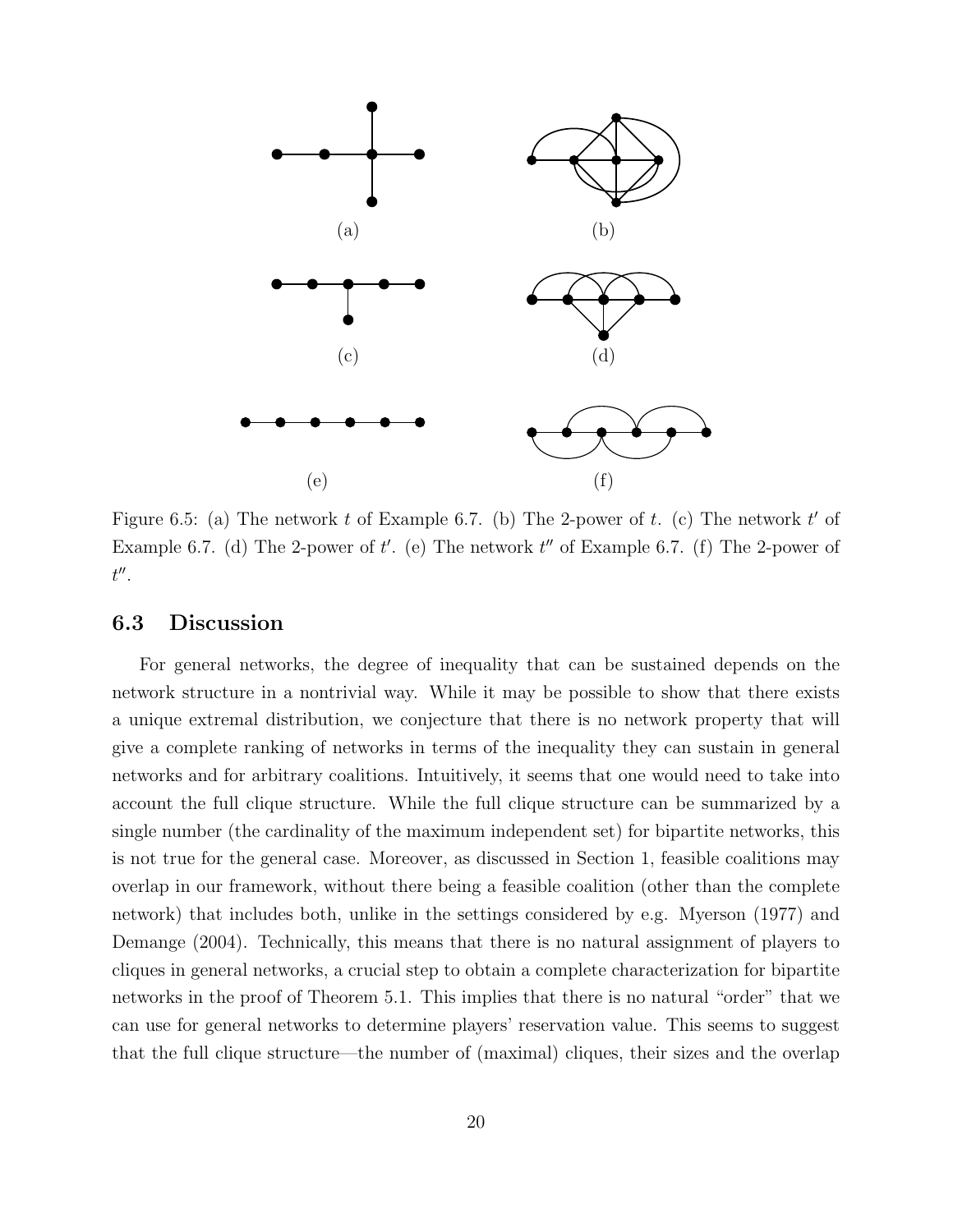between different cliques—cannot be summarized by a simple metric, so that it is not possible to provide a more complete characterization of extremal inequality for general networks.

## 7 Conclusions

In this paper, we have studied how the degree of inequality that can be sustained on a network depends on its structure. The starting point of our analysis is the intuitive idea that players can jointly deviate only if they are sufficiently close to each other in the network. The key network property is the size of the maximum independent set.

Returning to the examples with which we began, the size of the maximum independent set provides a framework for understanding distributional conflicts on these networks. The Roman patricians conceded to a population that was densely connected by common residence and kinship and hence was able to coordinate a mass defection. The strategy of outsourcing leads to supplier networks with a large maximum independent set, minimizing the capacity of suppliers for coordinated deviation and redistributing the surplus to the purchasing firm. Factory employment, common language and company sponsored social events among workers have the opposite effect, reducing the cardinality of the maximum independent set and with it, the firm's feasible claims on the surplus of the network.

Indeed, many historians and archaeologists have noted the contrast between the stability of the high levels of inequality characteristic of relationships between a landed class and dependent farmers in ancient societies and the frequent challenges to unequal distribution of the surplus in industrial production during the modern era (Hobsbawm, 1964; Trigger, 2003). Agrarian inequality is based on the infrequent delivery of crops by otherwise isolated farmers, while inequality between industrial employers and workers is based on the daily delivery of the worker's own labor to a common site (the factory). As a result employees have direct links based on their common place of employment, while share croppers and other agrarian producers do not.

Our results also shed light on discussions on different organizational structures. For instance, while tree-like structures or hierarchies can be efficient in processing information (Bolton and Dewatripont, 1994) or can lead to stable collaboration on a wide range of problems (Demange, 2004), our study points out that these networks can lead to very unequal outcomes, since they tend to be rather sparse, with large maximum independent sets. However, our analysis also shows that if informal ties between workers can develop, possibly spanning different hierarchical levels, then sustainable levels of inequality can decline rapidly. This suggests a possible answer to the puzzle posed by Demange (2004) of how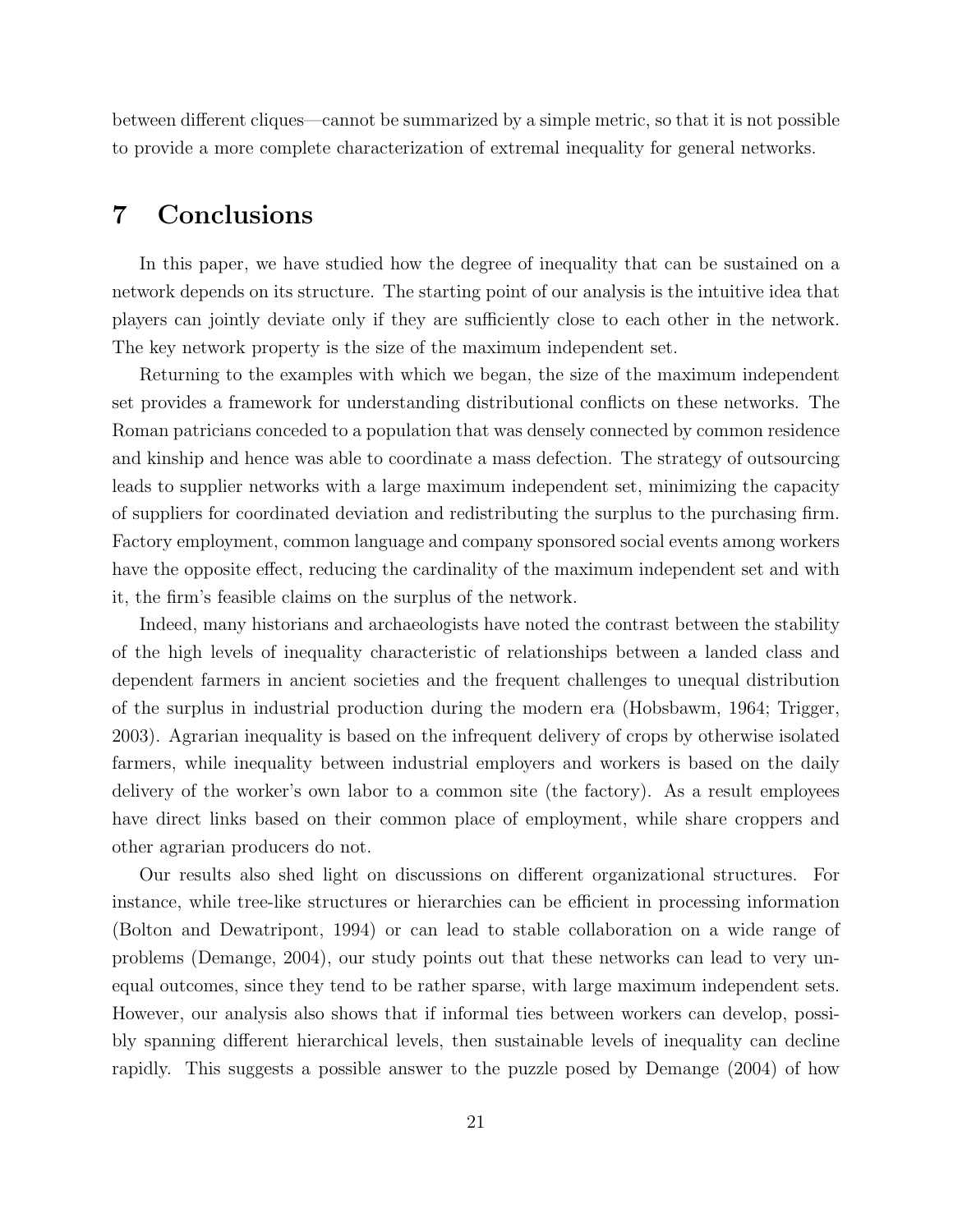to select between different hierarchical forms if all are equally effective at promoting stable cooperation: when designing an organizational structure, inequality, in addition to stability and efficiency, can be an important consideration.

There are numerous avenues for further research; we focus here on two. First, we have provided a characterization of the maximal degree of inequality that can be sustained in a network. While it may be natural to assume that these extremal distributions may indeed materialize in some contexts, because a powerful player can make a take-it-or-leave-it offer to other players or because other stable outcomes may only be arrived at through a complex process (cf. Demange, 2004), there are of course many other stable distributions. It would therefore be of interest to characterize the full set of stable outcomes. This would allow one to calculate the average or expected level of inequality for different networks. Second, we have taken the social network as given. Indeed, in our motivating examples the network that allows individuals to coordinate possible deviations is typically formed for nonstrategic reasons, independent of the value-generating process. However, a recurrent theme in the network literature is that individuals typically create links to improve their position vis- $\grave{a}$ -vis others (e.g. Goyal and Vega-Redondo, 2007), which can lead to inefficiencies (Jackson, 2008). Communication among workers through membership in a trade union may entail costly links that are redundant from the standpoint of production but that are undertaken as a redistributive strategy. It would therefore be interesting to study the endogenous formation of networks in the current setting, assuming that individuals need to coordinate on the severance of links, and that it may be costly or impossible to form links to players further away in the network. The relationship between inequality and network structure is an economically interesting one, and we leave these and other questions for further research.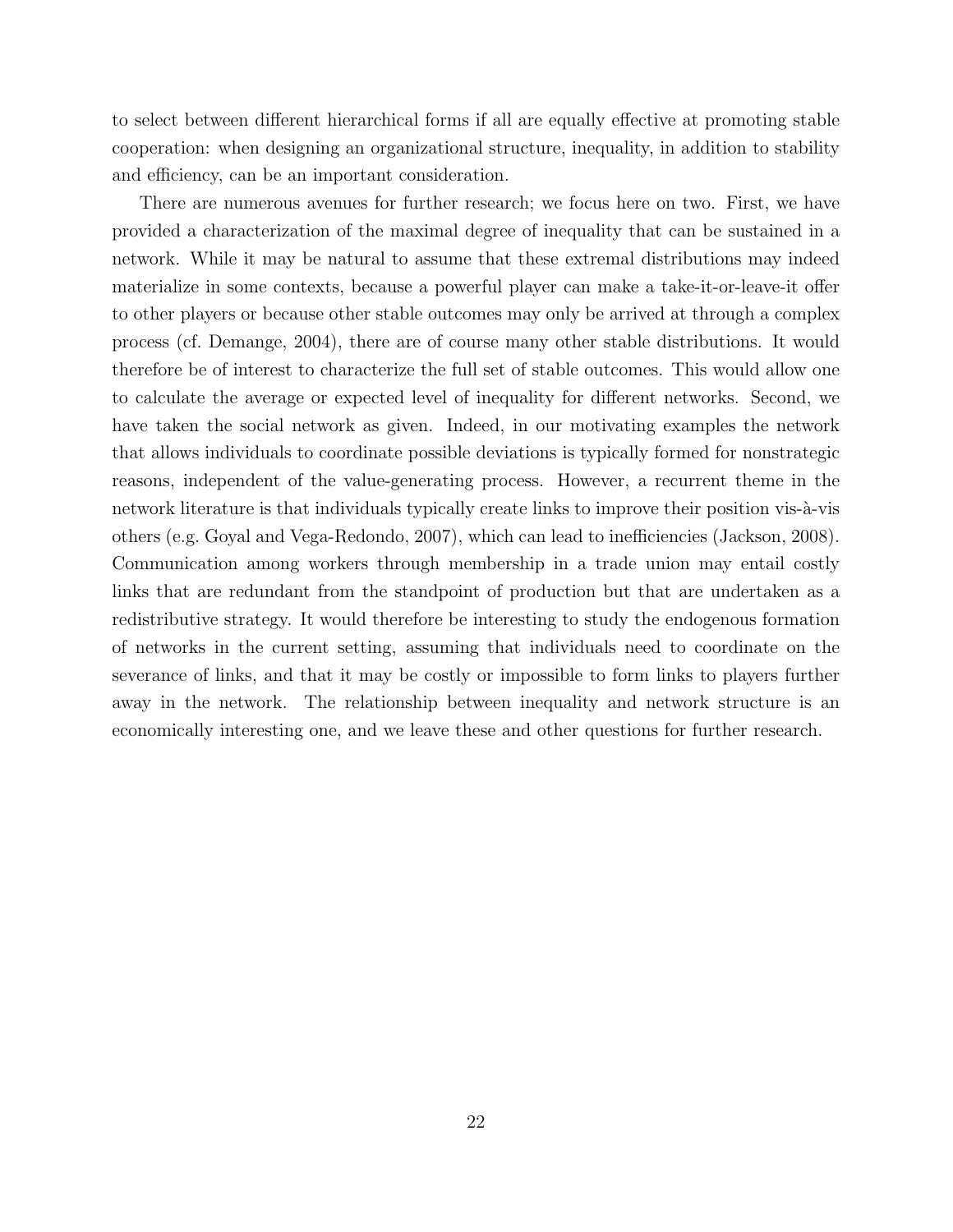## Appendix

### Proof of Theorem 5.1

We first derive some preliminary results. Lemma 7.1 shows that the set of vertices of any network can be partitioned into a maximum independent set and a set of vertices that are connected to at least one vertex in the maximum independent set.

Lemma 7.1 Consider a network g with at least two vertices, and let A be a maximum independent set in g. Define

$$
B := \{ j \in N \mid \exists i \in A \text{ such that } g_{ij} = 1 \}
$$

to be the set of vertices that have at least one neighbor in A. Then the sets A and B form a partition of the vertex set N.

**Proof.** First we show that  $A \cap B = \emptyset$ . Suppose that there is a vertex  $i \in A \cap B$ . As  $i \in A$ and since A is an independent set, there is no  $j \in A$  such that  $g_{ij} = 1$ . However, we also have  $i \in B$ . By the definition of B, there exists  $m \in A$  such that  $g_{im} = 1$ , a contradiction.

We now establish that  $N = A \cup B$ . Suppose there exists  $i \in N$  that does not belong to  $A \cup B$ . Then, by the definition of B, there exists no  $j \in A$  such that  $g_{ij} = 1$ . But then  $A \cup \{i\}$  is an independent set, contradicting that A is a maximum independent set.  $\square$ 

Lemma 7.2 is a technical result on bipartite networks, which allows us to derive Corollary 7.4. Corollary 7.4 states that for bipartite networks, there exists an injective mapping from vertices not belonging to a maximum independent set to the vertices in the maximum independent set, in such a way that the vertices that are matched in this way are neighbors in the network.

Before we can derive these results, we need some more definitions. The *endpoints* of an edge  $\{i, j\}$  are the vertices i and j. A vertex is incident to an edge if it is one of the endpoints of that edge. A vertex without any neighbors is called an *isolated vertex*. An *edge* cover of a network with no isolated vertices is a set of edges L such that every vertex of the network is incident to some edge of L. A minimum edge cover of a network without isolated vertices is an edge cover of the network such that there is no edge cover with strictly smaller cardinality, see Figure 7.1. Note that while a network can have multiple (minimum) edge covers, the cardinality of a minimum edge cover is well defined. A subgraph of a network  $(N, g)$  is a network  $(N', g')$  such that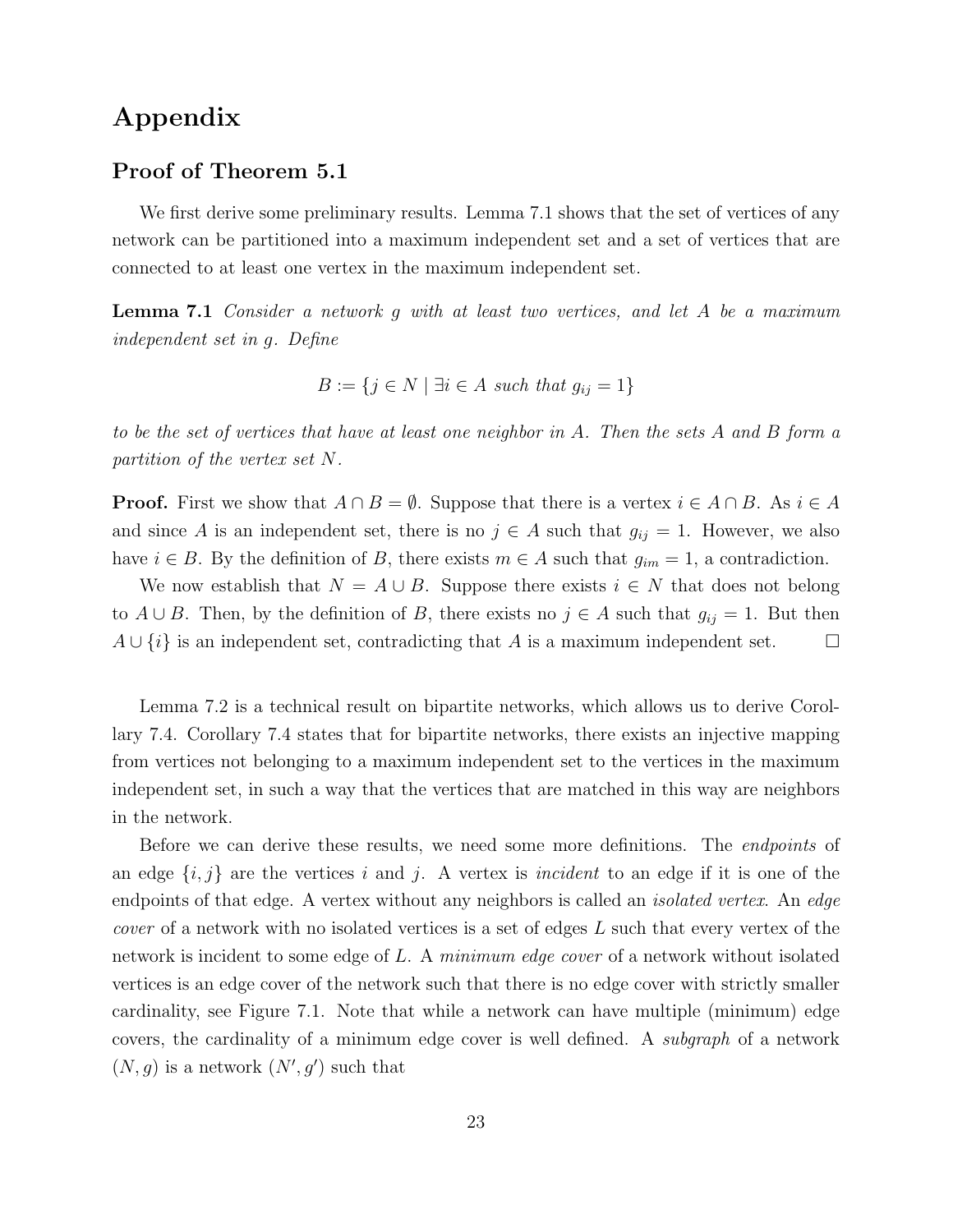

Figure 7.1: Two bipartite networks; in each network, a minimum edge cover is indicated with bold lines, and vertices belonging to one of the maximum independent sets are marked by white circles  $(○)$ . Note that while in the network in  $(a)$  the minimum edge cover and the maximum independent set are unique, there two maximum independent sets and two minimum edge covers for the network in (b).

- (i) the vertex set of  $(N'g')$  is a subset of that of  $(N, g)$ , that is,  $N' \subseteq N$ ;
- (ii) the edge set of  $(N', g')$  is a subset of  $(N, g)$ , that is,  $g'_{ij} = 1$  implies  $g_{ij} = 1$  for all vertices  $i$  and  $j$ .

An *induced subgraph* is a subgraph obtained by deleting a set of vertices. A *component* of a network  $(N, g)$  is a maximal connected subgraph, that is, a subgraph  $(N'g')$  that is connected and is not contained in another connected subgraph of  $(N, g)$ . Given a graph  $(N, g)$ , the subgraph induced by the set non-isolated vertices is referred to as the *core subgraph* of  $(N, g)$ .<sup>10</sup> Finally, a *star* is a tree consisting of one vertex adjacent to all other vertices. We refer to this vertex as the center of the star.

**Lemma 7.2** Let  $(M, h)$  be a bipartite network, and let  $(M', h')$  be an induced subgraph of  $(M, h)$ . For any maximum independent set A of the core subgraph  $(N, g)$  of  $(M', h')$ , there exists a minimum edge cover  $L = \{\{i_1, j_1\}, \ldots, \{i_m, j_m\}\}\;$  of  $(N, g)$  such that

 $\{i_1, \ldots, i_m\} = A, \qquad \{j_1, \ldots, j_m\} = N \setminus A,$ 

and there exists no  $j_{\ell}, j_k, j_{\ell} \neq j_k$  such that  $i_{\ell} = i_k$ .

**Proof.** First note that every induced subgraph of a bipartite network is again a bipartite network (that is, the class of bipartite networks is hereditary). Therefore, we can prove the statement in the lemma by proving that for any bipartite network  $(N, g)$  and any maximum independent set A of the core subgraph of  $(N, g)$ , there exists a minimum edge cover  $L =$  $\{\{i_1, j_1\}, \ldots, \{i_m, j_m\}\}\$  of the core subgraph with the desired properties (cf. West, 2001, Remark 5.3.20). Without loss of generality, we can restrict attention to a bipartite network

 $10$ Of course, if a network does not have isolated vertices, the core subgraph is just the network itself.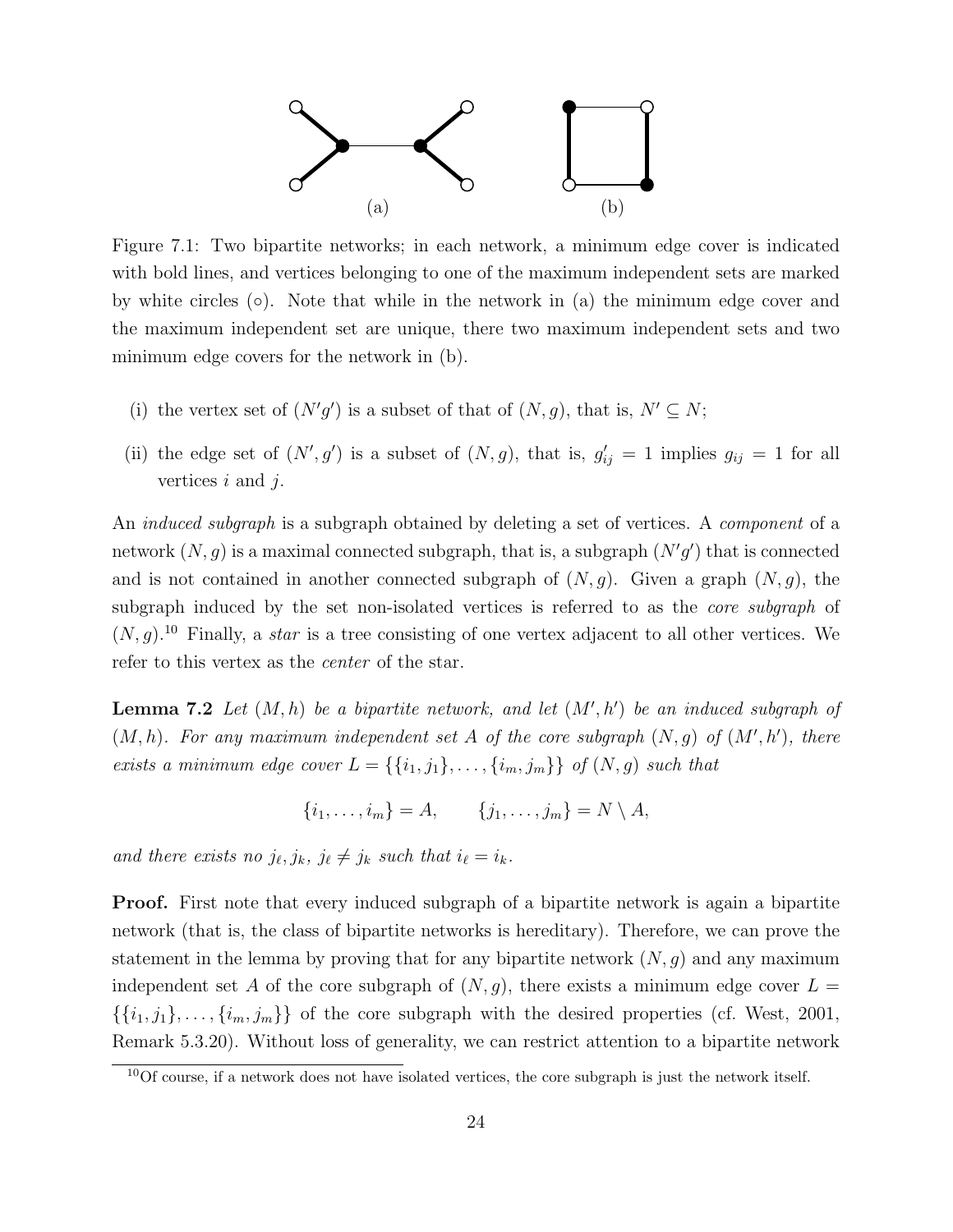$(N, g)$  without isolated vertices. As before, we fix the vertex set N and denote the network  $(N, g)$  by g.

Let A be a maximum independent set in  $g$ . We will construct a minimum edge cover  $L = \{\{i_1, j_1\}, \ldots, \{i_m, j_m\}\}\$  with the desired properties. First note that for any minimum edge cover  $L'$  of g, for any vertex i belonging to A, there exists an edge e in  $L'$  such that i is an endpoint of  $e$ , as otherwise  $L'$  would not cover all vertices. Moreover, as  $A$  is an independent set, there is no edge in  $L'$  with two vertices from  $A$  as its endpoints. Hence, without loss of generality, we can take  $L = \{\{i_1, j_1\}, \ldots, \{i_m, j_m\}\}\,$  with

$$
\{i_1,\ldots,i_m\}\supseteq A.
$$

By the Kőnig-Rado edge covering theorem (e.g. Schrijver, 2003, p. 317), the cardinality of a maximum independent set is equal to the cardinality of a minimum edge cover, so that

$$
\{i_1,\ldots,i_m\}=A.
$$

Since  $\{i_1, \ldots, i_m\} = A$ , for the vertices of  $N \setminus A$  to be covered by L, we need

$$
\{j_1,\ldots,j_m\}\supseteq N\setminus A.
$$

As A is an independent set, we have

$$
\{j_1,\ldots,j_m\}=N\setminus A.
$$

Finally, suppose that there exist distinct  $j_{\ell}, j_k$  such that  $i_{\ell} = i_k =: i$ . First note that for any minimum edge cover  $\Lambda$  the following holds. If both endpoints of an edge e belong to edges in  $\Lambda$  other than e, then  $e \notin \Lambda$ , because otherwise  $\Lambda \setminus \{e\}$  would also be an edge cover of the network, contradicting that  $\Lambda$  is a minimum edge cover. Hence, each component formed by edges of  $L$  has at most one vertex with more than one neighbor and is a star. By assumption,  $j_{\ell}$  and  $j_k$  belong to the same component in L; the center of this component is i. Since each vertex in A is associated with at least one edge in L, this means that  $|L| > |A|$ , which cannot hold by the Kőnig-Rado edge covering theorem.  $\Box$ 

Remark 7.3 In Lemma 7.2, we show that for each maximum independent set in the core subgraph of an induced subgraph of a bipartite network, there exists a minimum edge cover such that each vertex  $i$  in the core subgraph not belonging to the maximum independent set is matched to a vertex  $j$  in the maximum independent set to which it is connected in the network, and there is no other vertex  $i'$  in the core subgraph that is matched to j. Note that vertices not belonging to the maximum independent set will typically be connected to multiple vertices in the maximum independent set, see e.g. the network in Figure 7.1(a).  $\triangleleft$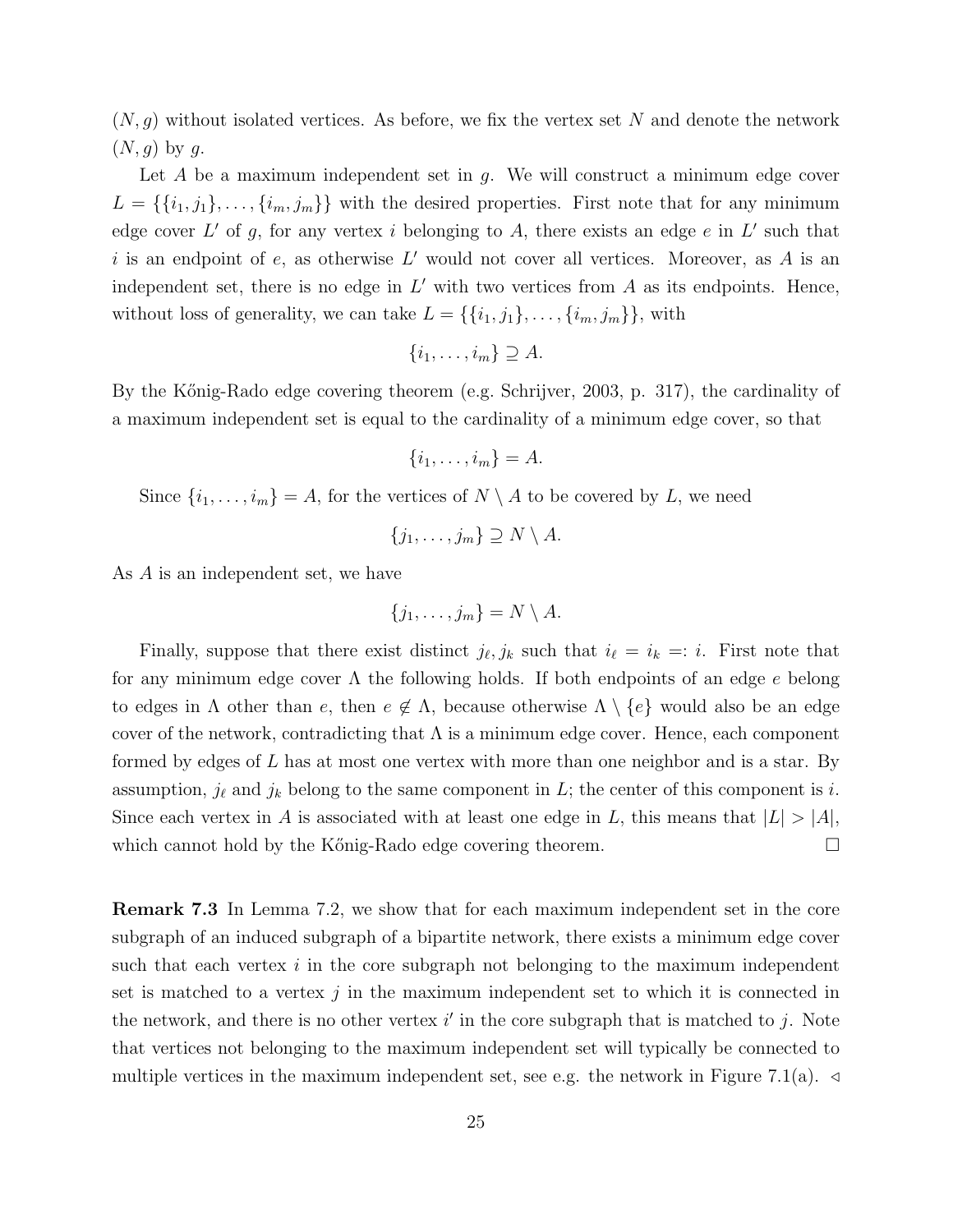**Corollary 7.4** Let  $(M, h)$  be a bipartite network, and let  $(M', h')$  be an induced subgraph of  $(M, h)$ . For any maximum independent set A of  $(M', h')$ , there exists an injective mapping  $\pi$  from  $M' \setminus A$  to  $A$  such that  $h'_{i\pi(i)} = 1$  for all  $i \in M' \setminus A$ .

**Proof.** Denote the set of isolated vertices in  $(M', h')$  by B. By Lemma 7.2, there exists a minimum edge cover  $L = \{\{i_1, j_1\}, \ldots, \{i_m, j_m\}\}\$ for the core subgraph  $(N, g)$  of  $(M', h')$ such that

$$
\{i_1,\ldots,i_m\} = A \setminus B, \qquad \{j_1,\ldots,j_m\} = M' \setminus (A \cup B),
$$

and there exists no  $j_m, j_k, j_m \neq j_k$  such that  $i_m = i_k$ . Moreover,  $B \subseteq A$ . Hence, the mapping  $\pi : \{j_1, \ldots, j_m\} \to \{i_1, \ldots, i_m\} \cup B$  defined by

$$
\pi(j_t) = i_t
$$

for  $t = 1, \ldots, m$  satisfies the desired properties.

Finally, Lemma 7.5 establishes that the allocation  $x^*$  (Equation 5.1) is feasible and stable for a bipartite network.

**Lemma 7.5** Suppose assumptions A1 and A2 are satisfied. Consider a bipartite network g with at least two vertices. Let A be a maximum independent set in q, and let  $\ell$  be an arbitrary player in  $N \setminus A$ . Then, the allocation  $x^*$  is feasible and stable.

**Proof.** The allocation  $x^*$  is feasible by definition: Condition (i) is satisfied by definition:

$$
\sum_{i \in N} x_i^* = f(n).
$$

To show that the allocation x is stable, we need to establish the following:

- (i) Each player gets at least  $f(1)$ , that is,  $x_i \ge f(1)$  for each  $i \in N$ .
- (ii) Each pair of neighbors gets at least  $f(2)$ , that is, for each  $i, j \in N$  such that  $g_{ij} = 1$ ,  $x_i + x_j \geq f(2)$ .

Condition (i) is satisfied, since each  $f(1) \leq f(2) - f(1) \leq x_{\ell}$ , where the first inequality follows from A1, and the second from A2. To see that (ii) holds, note that by A1 and Lemma 7.1, each pair of neighbors  $i, j \in N \setminus \{\ell\}$  gets at least  $f(2) - f(1) + f(1) = f(2)$ . It then follows from A2 that each pair of neighbors  $i, \ell$  obtains at least  $f(2)$ .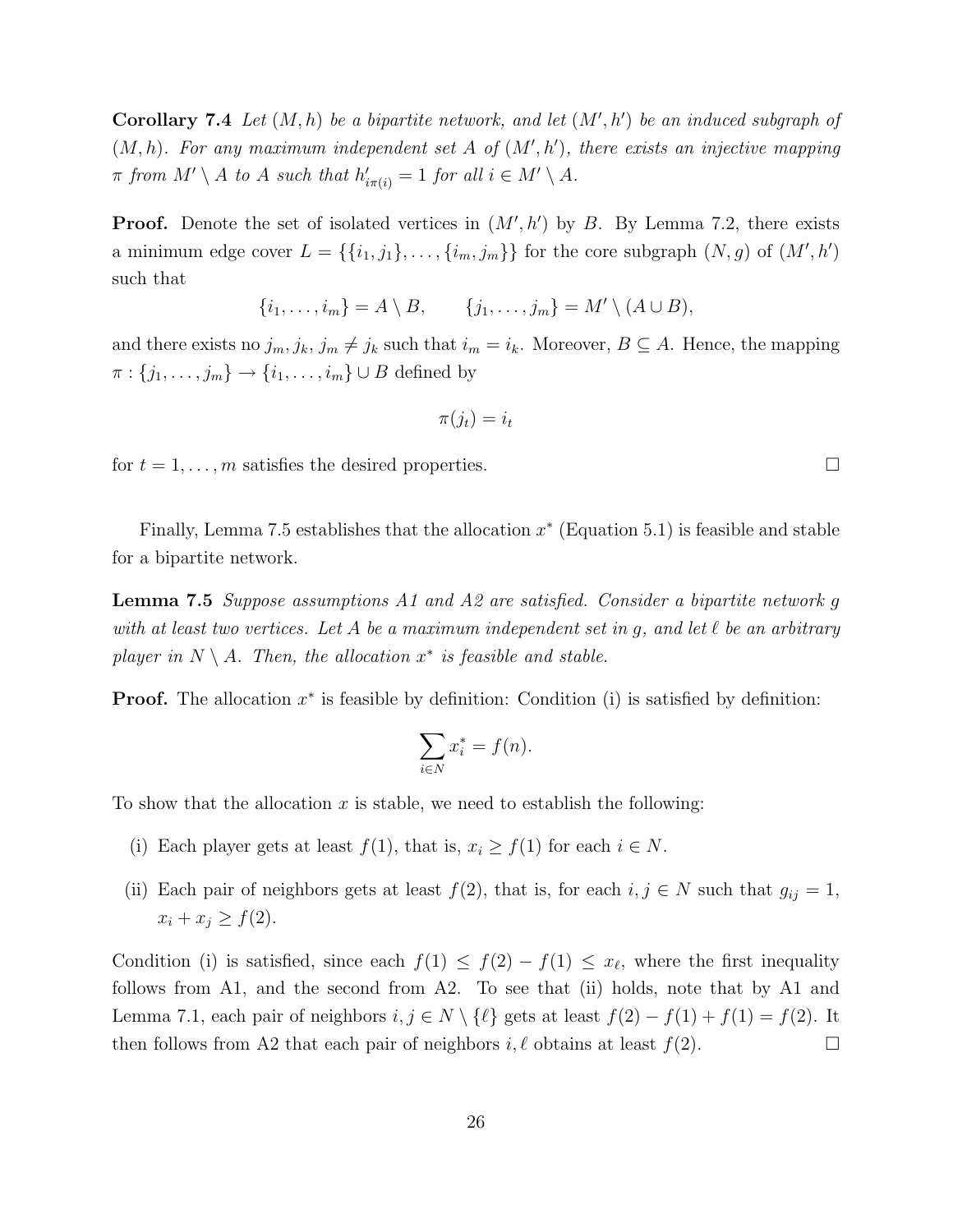We are now ready to prove Theorem 5.1. Consider a bipartite network  $(N, g)$ . As before, we fix N and denote the network by g. When  $|N| = 1$ , it is easy to see that the set of feasible and stable allocations is the singleton  $\{x^*\}$ , so that trivially  $\bar{x}^*$  is the unique extremal distribution.

Hence, consider the case  $|N| \geq 2$ . Let A be a maximum independent set of N, and for each  $t$ , define

$$
S_t := \sum_{i=1}^t \bar{x}_i^*
$$

to be the sum of the t smallest assignments under  $\bar{x}^*$ , and note that

$$
S_t^* = \begin{cases} t f(1) & \text{if } t \le |A|; \\ |A| f(1) + (t - |A|) (f(2) - f(1)) & \text{if } |A| < t \le n - 1; \\ f(n) & \text{if } t = n. \end{cases}
$$
(7.1)

By Lemma 7.5,  $x^*$  is stable and feasible. It remains to show that for any distribution  $\bar{y}$  on g that is stable and feasible, either  $\bar{y} = \bar{x}^*$  or  $\bar{y}$  Lorenz dominates  $\bar{x}^*$ . Suppose not. Then there exists  $t$  such that

$$
S_t^* > S_t,
$$

where we have defined  $S_t := \sum_{i=1}^t \bar{y}_i$  to be the sum of the t smallest assignments under  $\bar{y}$ . Let  $C_t$  be any subset of vertices of cardinality t such that

$$
\sum_{i \in C_t} y_i = S_t,
$$

and let  $A_t \subseteq C_t$  be a maximum independent set in the subgraph induced by  $C_t$ . Clearly,  $|A_t| \leq |A|.$ 

By Lemma 7.1, the set  $C_t$  can be partitioned into  $A_t$  and the set  $B_t$  that have at least one neighbor in  $A_t$ . By Corollary 7.4, there is an injective mapping  $\pi$  from  $B_t$  to  $A_t$  such that for each  $i \in B_t$ ,  $\{i, \pi(i)\}\$ is an edge in the subgraph induced by  $C_t$ . Define

$$
U_t := \{ i \in A_t \mid i = \pi(j) \text{ for some } j \in B_t \}
$$

to be the set of players in  $A_t$  that are matched with a player in  $B_t$  by the mapping  $\pi$ .

In a bipartite network, only singleton coalitions or coalitions consisting of pairs of neighbors can form. Hence, by stability of  $\bar{y}$ , each individual player needs to be assigned at least  $f(1)$  under  $\bar{y}$ . By A1, it holds that  $2f(1) < f(2)$ . Hence, under a stable allocation, two neighboring players cannot both be assigned  $f(1)$ .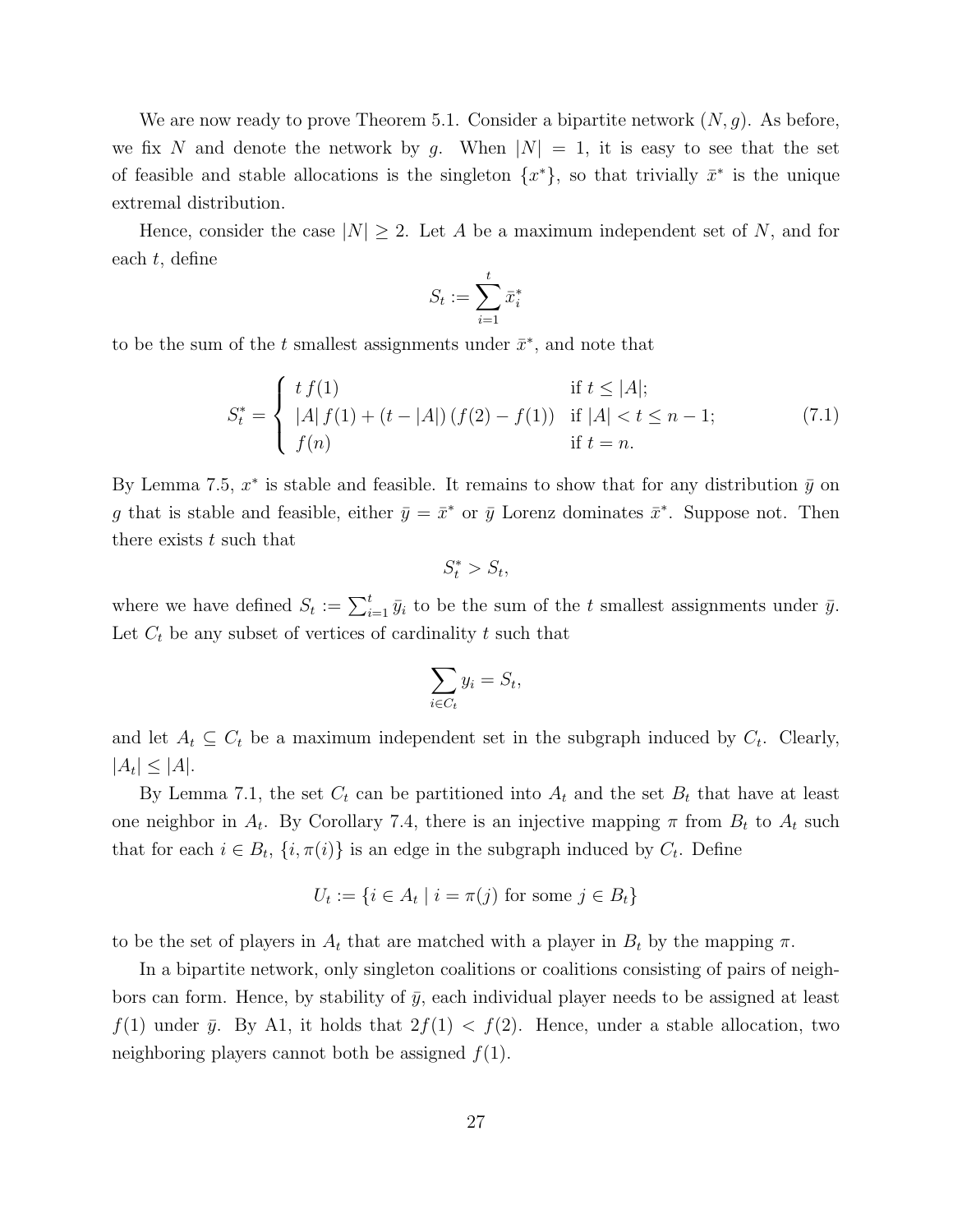Combining these results gives

$$
S_t = \sum_{i \in C_t} y_i
$$
  
\n
$$
= \sum_{i \in B_t} (y_i + y_{\pi(i)} + \sum_{i \in A_t \setminus U_t} y_i
$$
  
\n
$$
\geq \sum_{i \in B_t} f(2) + \sum_{i \in A_t \setminus U_t} f(1)
$$
  
\n
$$
= (t - |A_t|) f(2) + (|A_t| - (t - |A_t|)) f(1)
$$
  
\n
$$
= t (f(2) - f(1)) + |A_t| (2f(1) - f(2))
$$
  
\n
$$
\geq t (f(2) - f(1)) + |A| (2f(1) - f(2)), \qquad (7.2)
$$

where the last inequality follows from  $|A_t| \leq |A|$  and  $2f(1) - f(2) < 0$  (by A1). We need to consider three cases. First, if  $t \leq |A|$ , then  $S_t^* = t f(1)$ . Since by stability,  $y_i \geq f(1)$  for all *i*, it follows that  $S_t^* \leq S_t$ . Second, suppose  $|A| < t \leq n-1$ . Then it follows from (7.1) and (7.2) that

$$
S_t^* = t(f(2) - f(1)) + |A| (2f(1) - f(2)) \le S_t.
$$

Finally, if  $t = n$ , then  $S_t^* = S_t = f(n)$ . Hence, for all  $t, S_t^* \leq S_t$ , a contradiction.

### Proof of Theorem 6.3

We first construct an allocation that is feasible and stable in  $g'$  and gives  $f(1)$  to all players in  $A'$ . Define the allocation  $y'$  by

$$
y'_{i} = \begin{cases} f(1) & \text{if } i \in A',\\ \frac{f(n) - |A'|f(1)}{n - |A'|} & \text{otherwise.} \end{cases}
$$

This allocation satisfies the requirement that  $y_i' = f(1)$  for all  $i \in A'$ . Note that by A3,  $y'_i \ge f(1)$  for all *i*.

It can be readily verified that  $y'$  is feasible. We now show that it is stable in  $g'$ . Let  $C \subseteq N$  be a clique in g', and note that either  $C \cap A' = \emptyset$  or  $|C \cap A'| = 1$ . Suppose  $|C| = 1, 2, \ldots, n - 1$  (the case  $|C| = n$  is satisfied by feasibility). Then,

$$
\sum_{i \in C} y'_i \ge f(1) + \frac{(c-1)(f(n) - af(1))}{n - a},
$$

where  $c := |C|$  and  $a := |A'|$ . We thus need to show that

$$
f(1) + \frac{(c-1)(f(n) - af(1))}{n - a} \ge f(c).
$$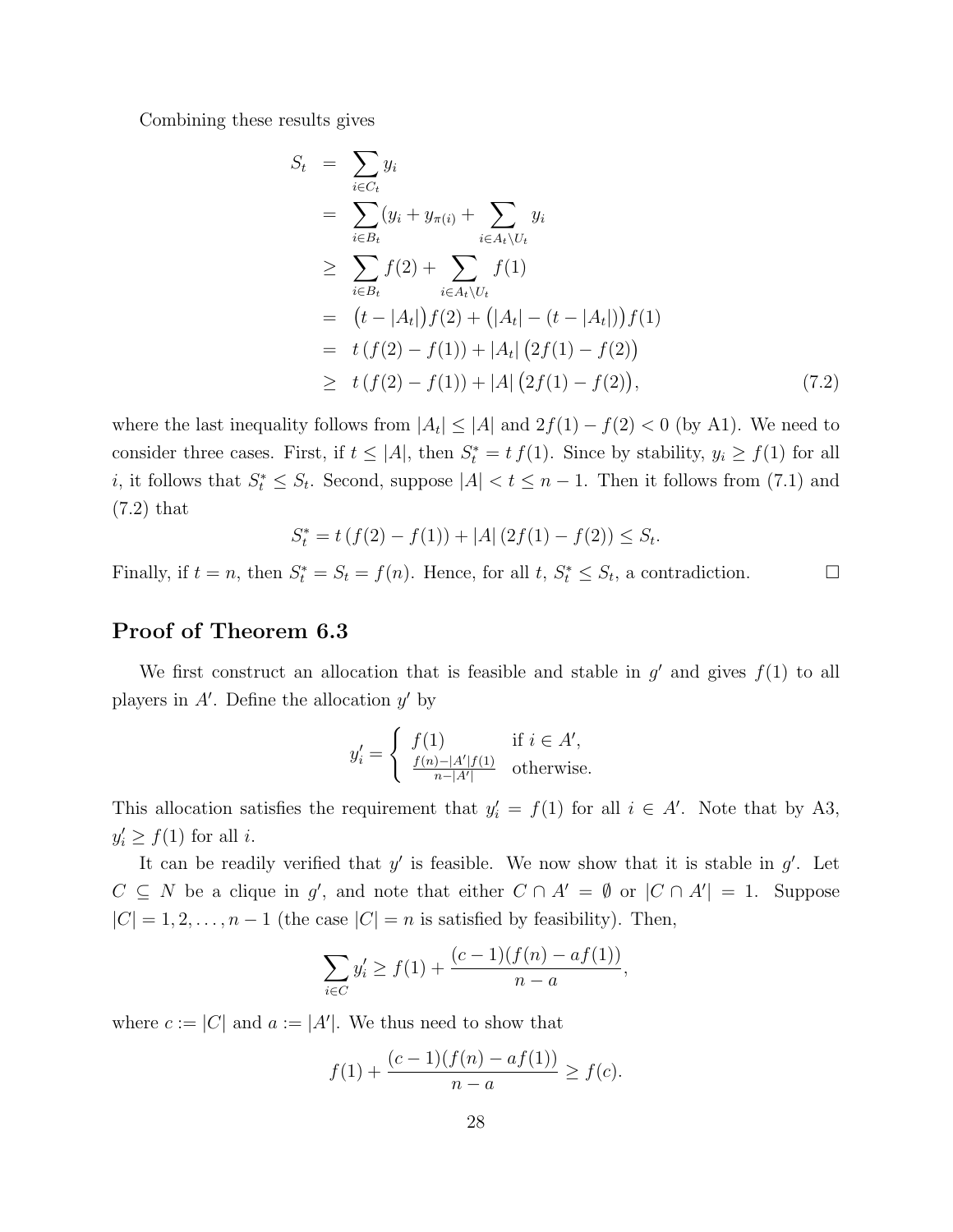Rearranging terms gives

$$
(c-1)[f(n) - af(1)] + (n - a)f(1) \ge (n - a)f(c).
$$

From the convexity of  $f$  (assumption A3), it follows that the left-hand side of this expression is linearly increasing in c (for any n and a). Since f is convex, it suffices to show that there exists  $m_1 \leq 2$  and  $m_2 \geq n-1$  such that that  $(\ell-1)[f(n)-af(1)]+(n-a)f(1) \geq (n-a)f(\ell)$ for  $\ell = m_1, m_2$ . It can easily be verified that this holds for  $m_1 = 1$  and  $m_2 = n$ . Hence, y' is stable. Denote the corresponding distribution by  $\bar{y}'$ .

Suppose  $\bar{z}'$  is extremal. Then, since  $\bar{z}'$  is stable,  $\bar{z}'_i \geq f(1)$  for all i. If  $\bar{z}'_i > f(1)$  for all i,  $\bar{y}'$  is also extremal. Otherwise,  $\bar{z}' = f(1)$  for all  $i = 1, \ldots, |A'|$ . Hence, there exists an extremal distribution  $\bar{x}'$  in  $g'$  such that  $\bar{x}'_i = f(1)$  for  $i = 1, ..., |A'|$ .

For any extremal distribution  $\bar{x}$  in  $g, \bar{x}_i \ge f(1)$  for  $i = 1, ..., n$ . Since A is a maximum independent set in g, any set  $S \subseteq N$  with  $|S| > |A|$  must contain at least two adjacent vertices. Hence, we cannot have  $\bar{x}_i = f(1)$  for some  $i > |A|$ , so that either  $\bar{x}$  is more equal than  $\bar{x}'$ , or  $\bar{x}$  and  $\bar{x}'$  are incomparable.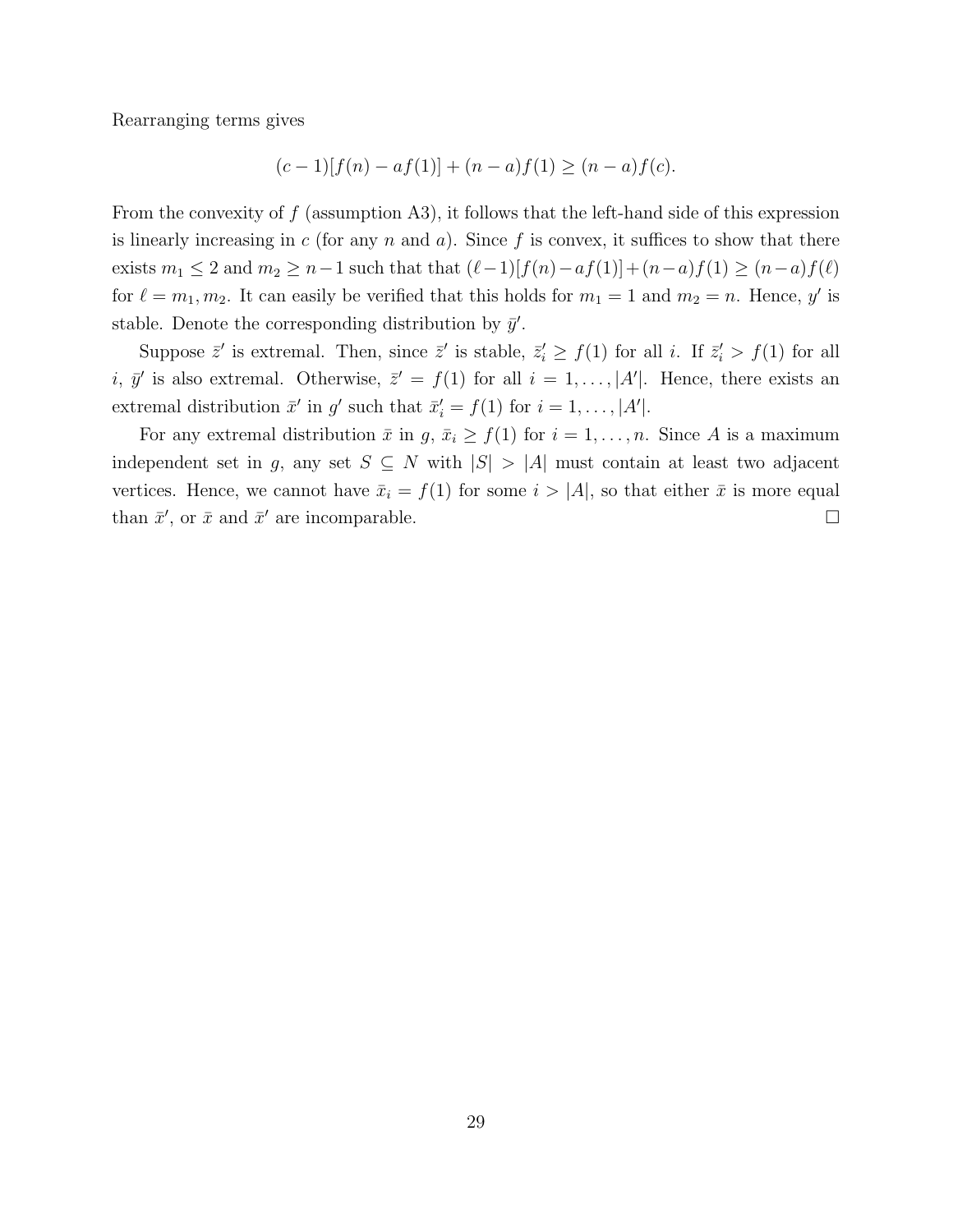## References

- Bilbao, J. M. (2000). Cooperative Games on Combinatorial Structures, Volume 26 of Theory and Decision Library C. Berlin: Springer.
- Bloch, F., G. Genicot, and D. Ray (2008). Informal insurance in social networks. *Journal* of Economic Theory 143, 36–58.
- Bolton, P. and M. Dewatripont (1994). The firm as a communication network. Quarterly Journal of Economics 109, 809–839.
- Bramoullé, Y. and R. Kranton (2007). Public goods in networks. *Journal of Economic* Theory 135, 478 – 494.
- Brass, D. J. (1984). Being in the right place: A structural analysis of individual influence in an organization. Administrative Science Quarterly 29, 518–539.
- Burt, R. (2005). Brokerage and Closure: An Introduction to Social Capital. Oxford: Oxford University Press.
- Calvó-Armengol, A. and M. O. Jackson (2003). The effects of social networks on employment and inequality. American Economic Review 94, 426–454.
- Corbo, J., A. Calvó-Armengol, and D. C. Parkes (2007). The importance of network topology in local contribution games. In X. Deng and F. C. Graham (Eds.), Proceedings of the International Workshop on Internet and Network Economics (WINE), Lecture Notes in Computer Science, Berlin. Springer-Verlag.
- Corominas-Bosch, M. (2004). Bargaining in a network of buyers and sellers. Journal of Economic Theory 115,  $35 - 77$ .
- Demange, G. (2004). On group stability in hierarchies and networks. *Journal of Political* Economy 112, 754 – 778.
- Dutta, B. and D. Ray (1989). A concept of egalitarianism under participation constraints. Econometrica 57, 615–635.
- Estlund, C. (2003). Working Together. Oxford: Oxford University Press.
- Goyal, S. and F. Vega-Redondo (2007). Structural holes in social networks. Journal of Economic Theory. Forthcoming.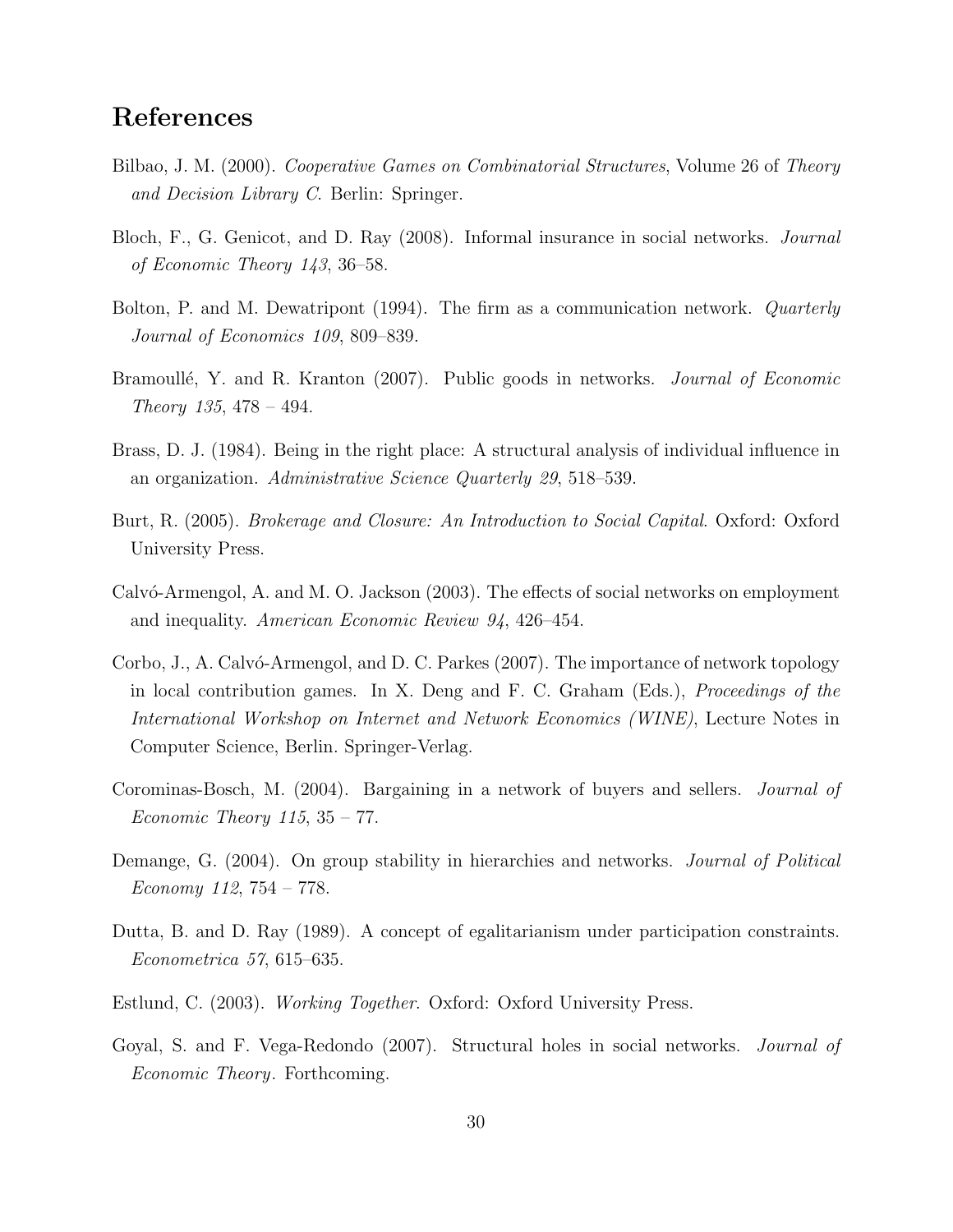Gross, J. L. and J. Yellen (2003). Handbook of Graph Theory. CRC Press.

Hobsbawm, E. (1964). The Age of Revolution. New York: Signet.

- Hojman, D. and A. Szeidl (2008). Core and periphery in networks. Journal of Economic Theory 139, 295–309.
- Jackson, M. O. (2008). Social and Economic Networks. Princeton, NJ: Princeton University Press.
- Kalai, E., A. Postlewaite, and J. Roberts (1978). Barriers to trade and disadvantageous middlemen: Nonmonotonicity of the core. Journal of Economic Theory 19, 200–209.
- Kaneko, M. and M. Wooders (1982). Cores of partitioning games. *Mathematical Social* Sciences 3, 312–327.
- Livy, T. (1960). *The History of Rome from its Foundation*. London: Penguin.
- Myerson, R. B. (1977). Graphs and cooperation in games. Mathematics of Operations Research 2, 225–229.
- Podolny, J. M. and J. N. Baron (1997). Resources and relationships: Social networks and mobility in the workplace. American Sociological Review 62, 673–693.
- Schrijver, A. (2003). *Combinatorial Optimization: Polyhedra and Efficiency*, Volume 24 of Algorithms and Combinatorics. Berlin: Springer-Verlag.
- Shapley, L. (1971). Cores of convex games. International Journal of Game Theory 1, 11–26.
- Slikker, M. and A. van den Nouweland (2001). Social and Economic Networks in Cooperative Game Theory. Boston, MA: Kluwer Academic.
- Takaki, R. T. (1983). Pau Hana: Plantation Life and Labor in Hawaii 1835-1920. Honolulu: University of Hawaii Press.
- Trigger, B. (2003). Understanding Early Civilizations. Cambridge: Cambridge University Press.
- Van den Nouweland, A. and P. Borm (1991). On the convexity of communication games. International Journal of Game Theory 19, 421–430.